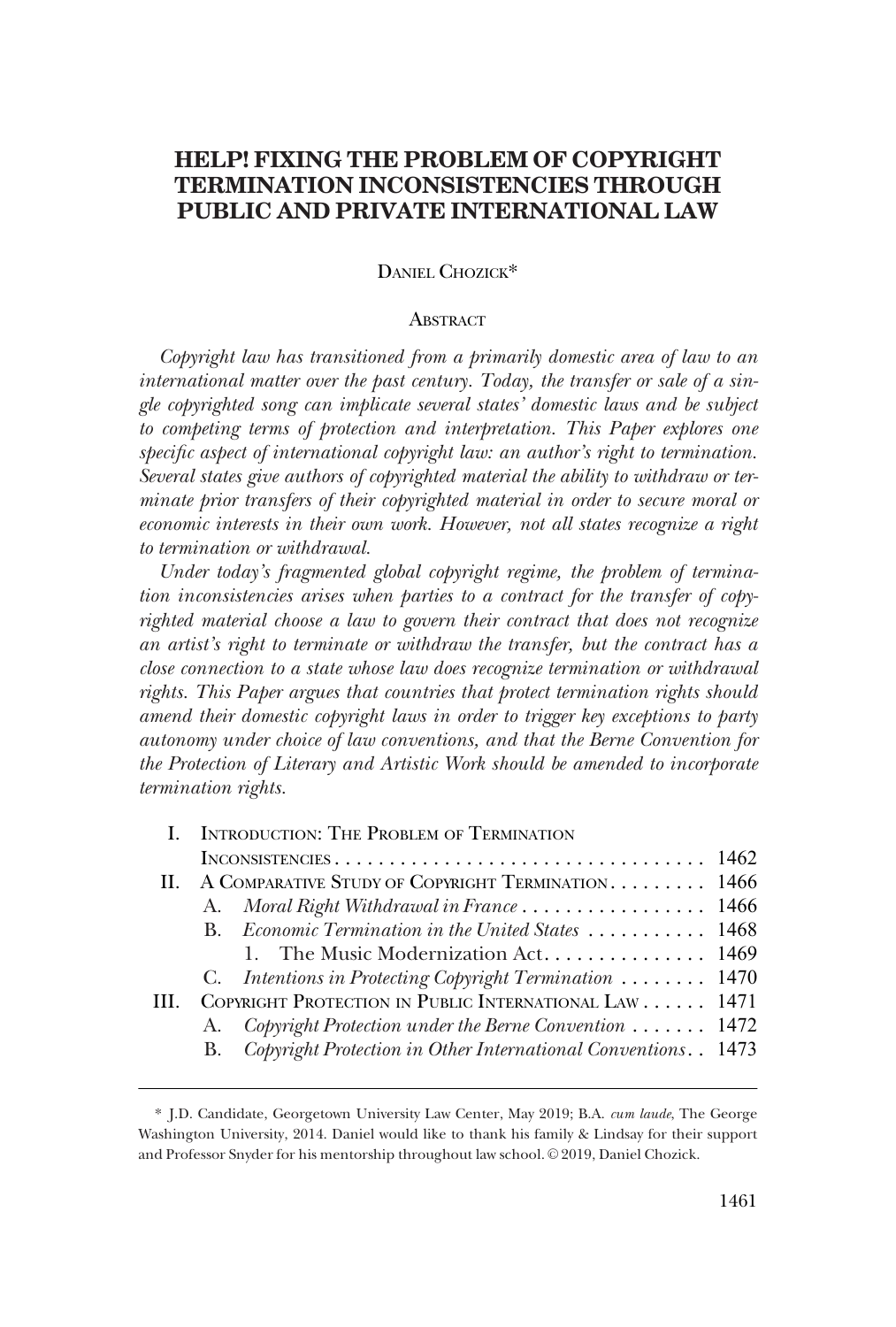<span id="page-1-0"></span>

| IV.   |    | TERMINATION RIGHTS IN PRIVATE INTERNATIONAL LAW 1473     |      |
|-------|----|----------------------------------------------------------|------|
|       | A. | Overriding Mandatory Provision Exceptions to Party       |      |
|       |    |                                                          | 1474 |
|       | В. | Public Policy Exceptions to Party Autonomy               | 1475 |
| V.    |    | TERMINATION INCONSISTENCIES IN PRACTICE                  | 1476 |
|       | A. | Background to Gloucester Place                           | 1476 |
|       | В. | Termination Rights in Gloucester Place                   | 1477 |
| VI.   |    | PROPOSED SOLUTIONS TO TERMINATION INCONSISTENCIES        | 1478 |
|       | A. | Artists Should Argue that Termination Rights are Already |      |
|       |    | Overriding Mandatory Provisions                          | 1479 |
|       | В. | Countries Should Amend Domestic Laws to Make             |      |
|       |    | Termination Rights Mandatory Provisions that are         |      |
|       |    | Applicable to International Contracts                    | 1479 |
|       |    | The Amendment Will Trigger The Overriding<br>1.          |      |
|       |    | Mandatory Provision Exception                            | 1480 |
|       |    | The Amendment Will Trigger The Public Policy<br>2.       |      |
|       |    | Exception In Limited Situations                          | 1481 |
|       | С. | The Berne Convention Should be Amended to Incorporate    |      |
|       |    |                                                          | 1483 |
| VII.  |    | THE FUTURE OF TERMINATION INCONSISTENCIES:               |      |
|       |    |                                                          | 1484 |
| VIII. |    | CONCLUSION: THE IMPORTANCE OF TERMINATION PROTECTION     | 1484 |

### I. INTRODUCTION: THE PROBLEM OF TERMINATION INCONSISTENCIES

The Beatles' 1965 song "Help!" tells the story of a young John Lennon seeking help in adjusting to the pressures of "Beatlemania."<sup>1</sup> Lennon would have been well-served if the help he found was in the form of a lawyer who could counsel him and his bandmates on the various copyright transfers that the Beatles would make early in their career. George Harrison, reflecting on those early contracts, stated, "[i]f we'd known in 1962/3 what we know now, or even what we knew back in 1967, it would have made a real difference . . . if only we had known what was happening  $\dots$ ."

*See 500 Greatest Songs of All Time*, ROLLING STONE (Apr. 7, 2011), [http://www.rollingstone.com/](http://www.rollingstone.com/music/lists/the-500-greatest-songs-of-all-time-20110407/the-beatles-help-20110525)  1. [music/lists/the-500-greatest-songs-of-all-time-20110407/the-beatles-help-20110525](http://www.rollingstone.com/music/lists/the-500-greatest-songs-of-all-time-20110407/the-beatles-help-20110525) ("'Subconsciously, I was crying out for help. I didn't realize it at the time . . . .' Overwhelmed by Beatlemania, Lennon was . . . already expressing nostalgia for his lost youth.").

<sup>2.</sup> THE BEATLES, ANTHOLOGY 98 (Genesis Publications eds., 2000).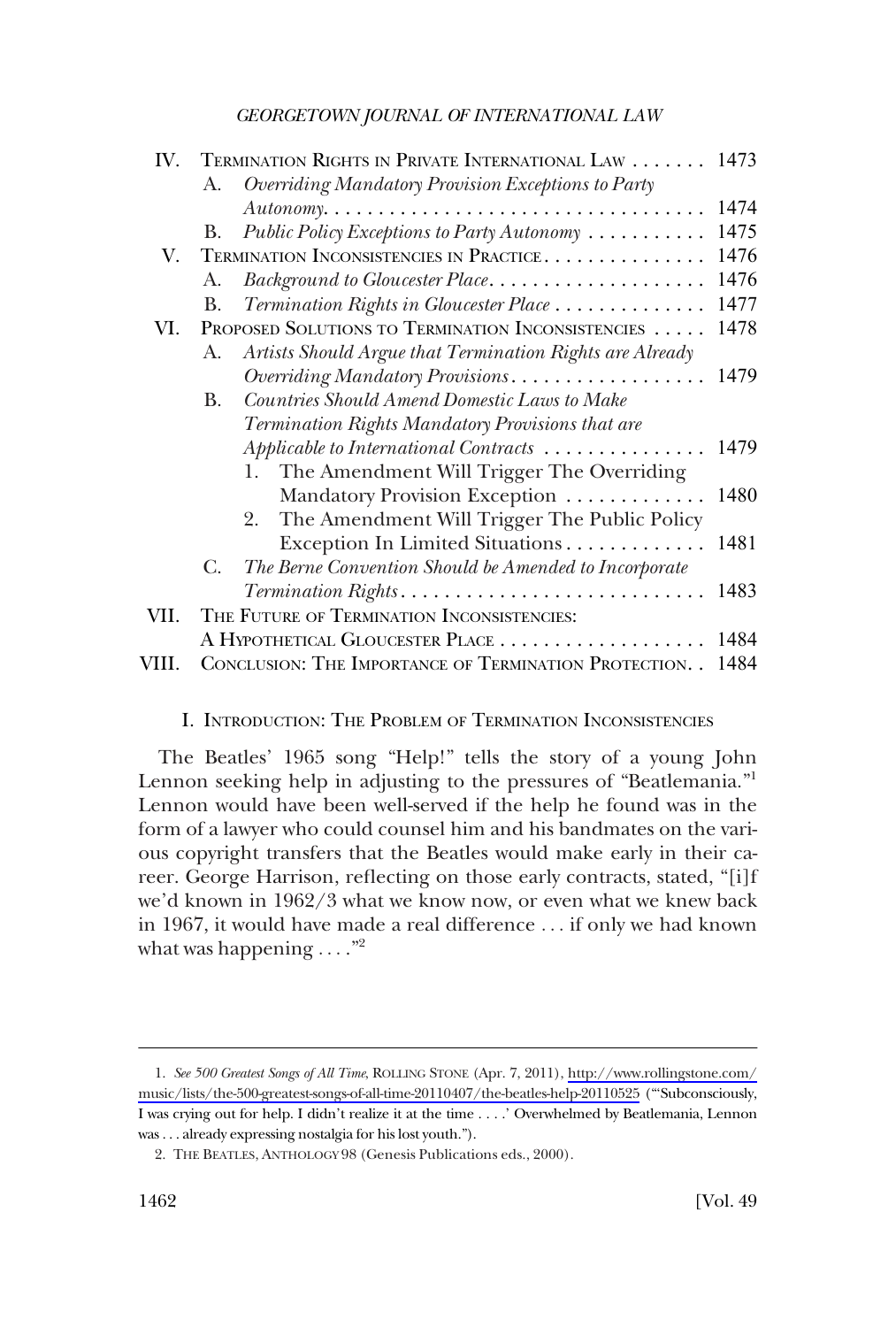Young artists like the Beatles often sign away rights to their copyrighted songs without knowing exactly to what they are agreeing.<sup>3</sup> The Beatles were so eager to sign their first major record deal, after years of playing in small Liverpool night clubs, that they would agree to any contract that promised fortune and fame.<sup>4</sup> Many of the Beatles' early contracts are still in force today.5

Some states' domestic copyright laws address the problems and inequities that occur as a result of up-and-coming artists' copyright contracts (like the Beatles') by giving artists a right to terminate or withdraw prior transfers of their work. The U.S. Copyright Act of 1976,<sup>6</sup> for example, gives authors of copyrighted work the right to terminate prior assignments after a set period of time passes from the initial transfer.<sup>7</sup> Paul McCartney recently invoked this U.S. termination right in a dispute over dozens of Beatles songs currently owned by Sony/ATV Music Publishing.<sup>8</sup> However, only a handful of countries, including France, Germany, Italy, Spain, and the United States, recognize a right to terminate or withdraw copyright transfers.<sup>9</sup>

Sir Paul McCartney recently settled a claim with music publisher Sony/ATV over the 5. contractual rights to more than 260 Beatles songs. *See* Jonathan Stempel, *Paul McCartney Settles with Sony/ATV Over Beatles Music Rights*, REUTERS (June 30, 2017, 12:34 PM), [https://www.reuters.](https://www.reuters.com/article/us-people-paulmccartney/paul-mccartney-settles-with-sony-atv-over-beatles-music-rights-idUSKBN19L2ET)  [com/article/us-people-paulmccartney/paul-mccartney-settles-with-sony-atv-over-beatles-music](https://www.reuters.com/article/us-people-paulmccartney/paul-mccartney-settles-with-sony-atv-over-beatles-music-rights-idUSKBN19L2ET)[rights-idUSKBN19L2ET](https://www.reuters.com/article/us-people-paulmccartney/paul-mccartney-settles-with-sony-atv-over-beatles-music-rights-idUSKBN19L2ET).

8. McCartney recently brought action against Sony/ATV, the current owners of early Beatles copyrights, after Sony/ATV failed to recognize McCartney's right to terminate the initial transfer of Beatles copyrights under U.S. copyright law. McCartney and Sony/ATV reached a confidential settlement. *See* Stempel, *supra* note 5.

*See* Eli Attie, *Did the Beatles Get Screwed?*, SLATE MAG. (Mar. 4, 2013, 2:25 PM), [https://slate.](https://slate.com/culture/2013/03/the-beatles-start-northern-songs-was-it-really-a-slave-contract.html) 3. [com/culture/2013/03/the-beatles-start-northern-songs-was-it-really-a-slave-contract.html](https://slate.com/culture/2013/03/the-beatles-start-northern-songs-was-it-really-a-slave-contract.html) ("[I]t's believed that Lennon and McCartney didn't even read [the first major Beatles publishing agreement].").

<sup>4.</sup> *See* THE BEATLES, ANTHOLOGY, *supra* note 2, at 98 ("[The Beatles] were desperate to get a deal. It's like any young novelist who just wants to be published . . . they wouldn't care what the deal was, so long as they could say to their friends, 'Oh, my new book's coming out' . . . .").

<sup>6.</sup> Copyright Act of 1976, 17 U.S.C. § 101 (2012).

<sup>7.</sup> *See id*. at § 203(a) ("In the case of any work other than a work made for hire, the exclusive or nonexclusive grant of a transfer or license of copyright or of any right under a copyright . . . is subject to termination . . . .").

<sup>9.</sup> *See* PAUL GOLDSTEIN & BERNT HUGENHOLTZ, INTERNATIONAL COPYRIGHT 367 (3d ed. 2013) ("Only a small number of countries, including France, Germany, Italy, and Spain . . . grant authors an explicit moral right to withdraw their work from circulation . . . . The U.S. Copyright Act's termination of transfer provisions roughly approximate the civil law right of [withdrawal] . . . .").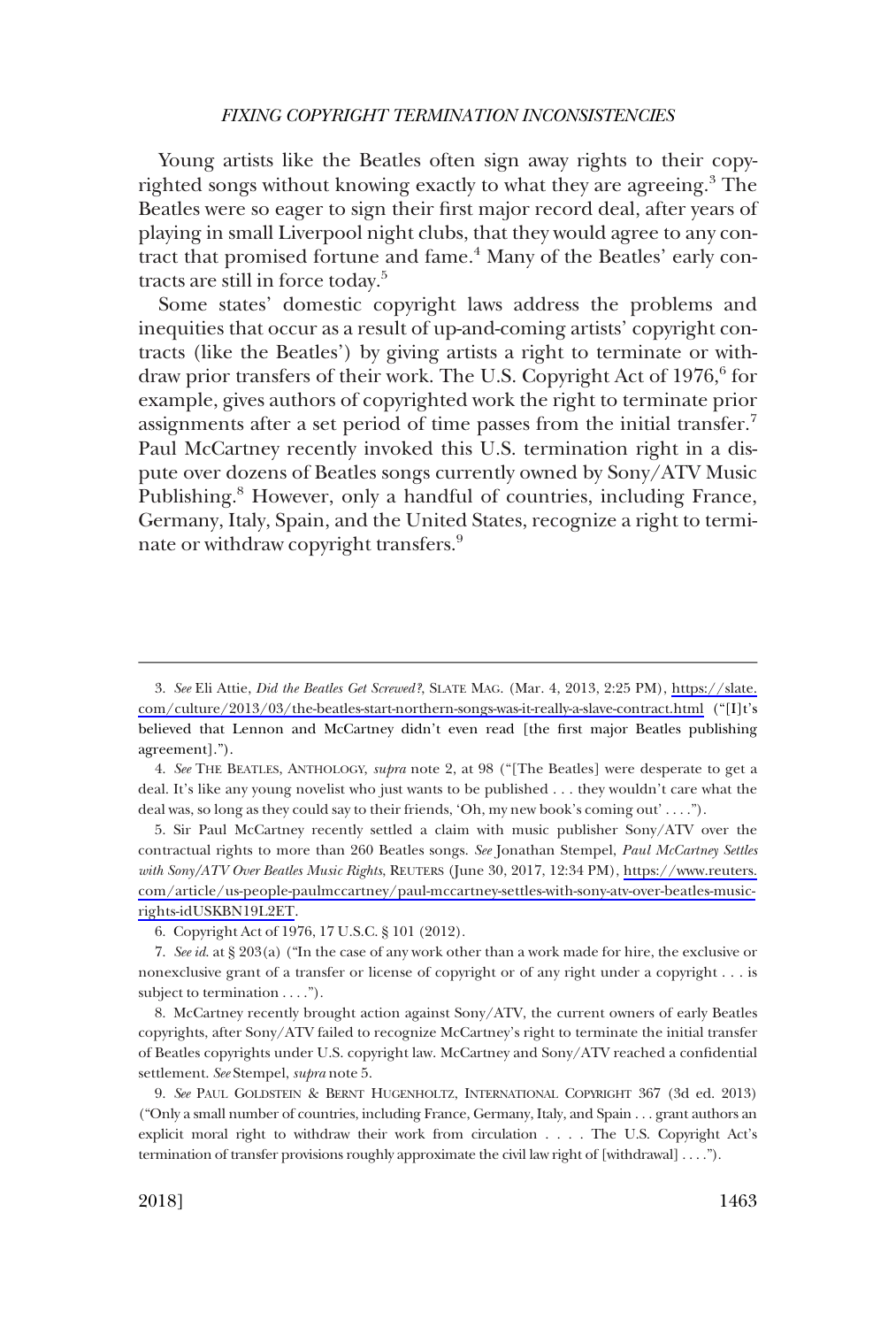Copyright law has transitioned from a primarily domestic issue to an international matter throughout the twentieth century.<sup>10</sup> Accordingly, a sale or transfer of rights to a single song can implicate laws in several countries under this globalized scheme.<sup>11</sup> Copyright sales and transfers are accordingly subject to potentially competing domestic laws.

This Paper explores one particular issue that arises in global copyright law: termination inconsistencies. Termination inconsistencies exist when parties to a contract for the transfer of copyrighted material choose a law to govern their contract that does not recognize an artist's right to terminate or withdraw the transfer, but the contract has a close connection to a state whose law does recognize termination or withdrawal rights.

A recent case in the High Court of Justice in England (English High Court), *Gloucester Place Music Limited v. Le Bon*, 12 highlights the problem of termination inconsistencies. *Gloucester Place* centered around copyright transfers made between members of the band Duran Duran and the band's music publisher, Gloucester Place Music Ltd. (Gloucester Music). The transfers were made through contracts that contained English choice-of-law clauses and included some of the band's U.S. copyrights.13 A termination inconsistency arose when the band attempted to terminate the transfer of the U.S. copyrights under U.S. copyright law, $14$  which, unlike English law,<sup>15</sup> recognizes termination rights.<sup>16</sup> The Court held that Duran Duran was barred from using U.S. termination rights because of the contract's English choice of law provision.17 *Gloucester Place* has already

<sup>10.</sup> *See* Dave Lang, *Copyright and the International Music Industry, in* MUSIC AND COPYRIGHT 31-32 (Simon Frith ed., 1993) (stating that the success of the Beatles may have contributed to the globalization of music copyright law: "[t]he success of the Beatles and other performers in the 1960s significantly increased the share of world record sales taken by Anglo-American performers and songwriters . . . . Coinciding with this cultural change, US-owned recording companies took on an international role in the 1960s and 1970s.").

<sup>11.</sup> *See id*.

<sup>12.</sup> Gloucester Place Music Ltd. v. Le Bon [2016] EWHC (Ch) 3091 (Eng.).

<sup>13.</sup> *Id*. ¶ 1.

<sup>14.</sup> *See id*.

<sup>15.</sup> English copyright law recognizes several moral rights including the right to be identified as author or director, the right to object to derogatory treatment of work, the right to false attribution of work, and the right to privacy of certain photographs and films, but not the right to withdrawal or termination. *See* Copyright, Designs and Patents Act 1988, 1988 c. 48, §§ 77-89, (UK) [hereinafter U.K. Copyright Act].

<sup>16.</sup> *See* 17 U.S.C. § 203.

<sup>17.</sup> *Gloucester Place*, [2016] EWHC (Ch) at ¶¶ 44-45 ("I conclude that the Defendants have acted in breach of the Agreements by serving the Notices [of termination].").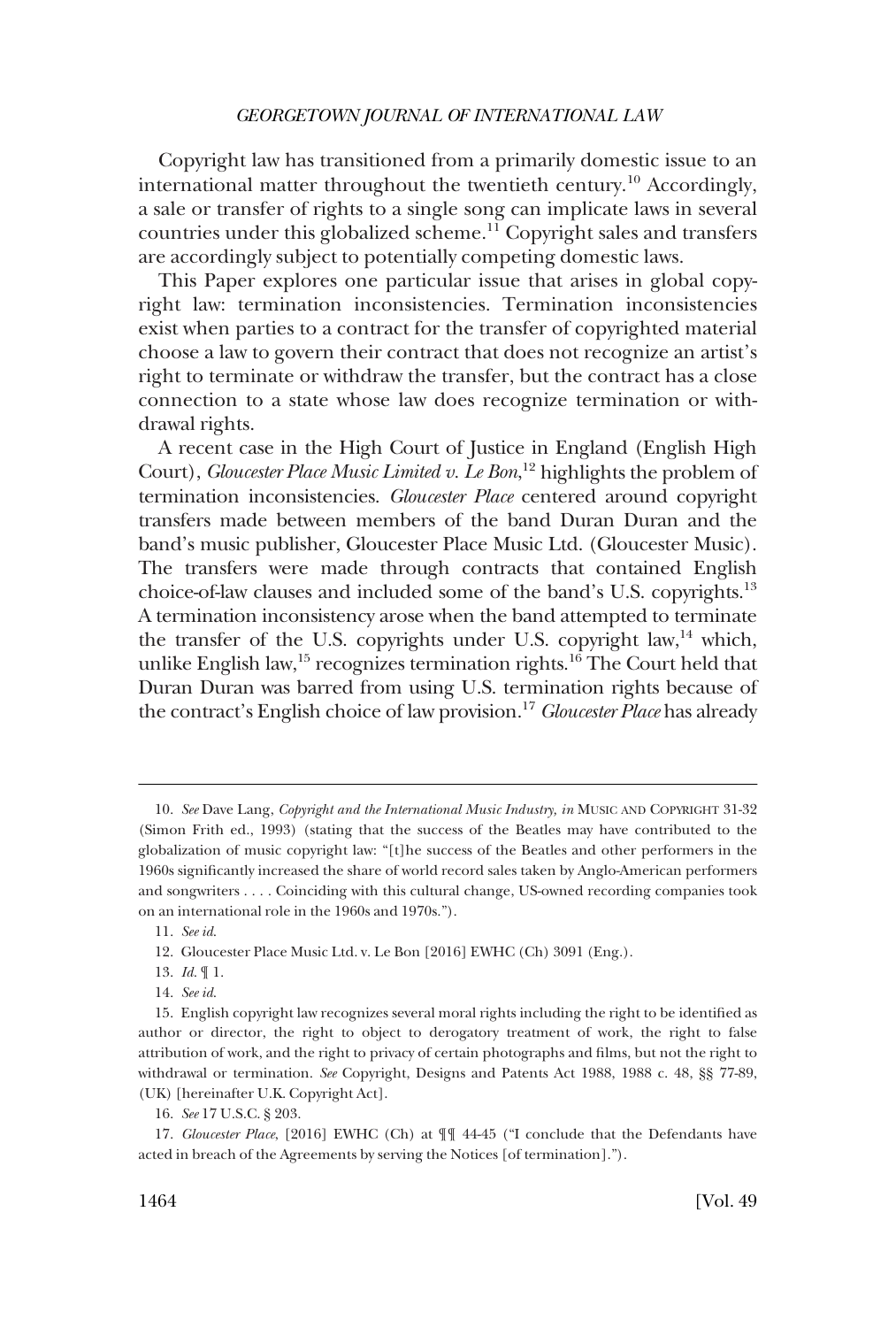influenced copyright litigation<sup>18</sup> and presents a novel issue of international law that may become a major legal problem in the coming years.<sup>19</sup>

Global termination rights are impacted by public international law instruments, including the Berne Convention for the Protection of Literary and Artistic Work, $20$  and private international law instruments, including the Regulation of the European Parliament and of the Council of 17 June 2008 on the Law Applicable to Contractual Obligations (Rome I).21 The Court in *Gloucester Place* recognized the impact of public and private international law on termination rights but ultimately found that neither protected Duran Duran's right to terminate the band's U.S. transfers.

This Paper argues that current public and private international law mechanisms can be supplemented to solve the problem of termination inconsistencies. First, states can take proactive steps to articulate that their domestic termination provisions trigger exceptions to party autonomy in choice of law conventions. Second, the Berne Convention can be amended to reflect the private international law outcome by codifying a right to termination.

Part II provides an overview of termination rights in the United States and France to show that domestic termination rights should be protected in all international copyright contracts. Part III offers an overview of public international law regimes that govern copyright and details why copyright conventions do not adequately solve the problem of termination inconsistencies. A similar overview of private

<sup>18.</sup> *See Paul McCartney Sues Sony/ATV for Beatles Music Rights*, 23 No. 21 WESTLAW J. INTELL. PROP. 5, Feb. 1, 2017 at \*1 (noting that Sony/ATV "attempted to stall talks" with McCartney over McCartney's attempt to use of U.S. termination rights to reclaim Beatles songs until after a ruling was held in *Gloucester Place*).

*See, e.g*., Nicola Harley, *Duran Duran Lose High Court Battle Over US Song Rights in Copyright*  19. *Test Case*, TELEGRAPH (Dec. 2, 2016, 10:52 AM), [http://www.telegraph.co.uk/news/2016/12/02/](http://www.telegraph.co.uk/news/2016/12/02/duran-duran-lose-high-court-battle-us-song-rights-copyright) [duran-duran-lose-high-court-battle-us-song-rights-copyright](http://www.telegraph.co.uk/news/2016/12/02/duran-duran-lose-high-court-battle-us-song-rights-copyright) ("The ruling is being seen as a test case as it could affect many other UK songwriters . . . ."); Anthony Joseph, *Duran Duran Stars are in a High Court Battle*, DAILY MAIL (Nov. 15, 2016, 6:47 PM), [http://www.dailymail.co.uk/news/](http://www.dailymail.co.uk/news/article-3937404/Duran-Duran-High-Court-battle-rights-songs.html)  [article-3937404/Duran-Duran-High-Court-battle-rights-songs.html](http://www.dailymail.co.uk/news/article-3937404/Duran-Duran-High-Court-battle-rights-songs.html) ("[T]he case is of importance to all . . . songwriters subject to contracts similar to those Duran Duran members signed. . . . [I]mplications . . . [are] potentially far reaching.").

<sup>20.</sup> Berne Convention for the Protection of Literary and Artistic Works, Sept. 9, 1886, 17 U.S.C.A. § 116 (West 1988) 331 U.N.T.S. 217 (amended Sept. 28, 1979) [hereinafter Berne Convention].

<sup>21.</sup> Regulation (EC) No. 593/2008 of the European Parliament and of the Council of 17 June 2007 on the Law Applicable to Contractual Obligations, June 17, 2008, O.J. (L 177) art. 1 (entered into force June 24, 2008) ("This regulation shall apply, in situations involving a conflict of laws, to contractual obligations and civil and commercial matters." International copyright contracts do not fit within any exception in art. 1(2)) [hereinafter Rome I Convention].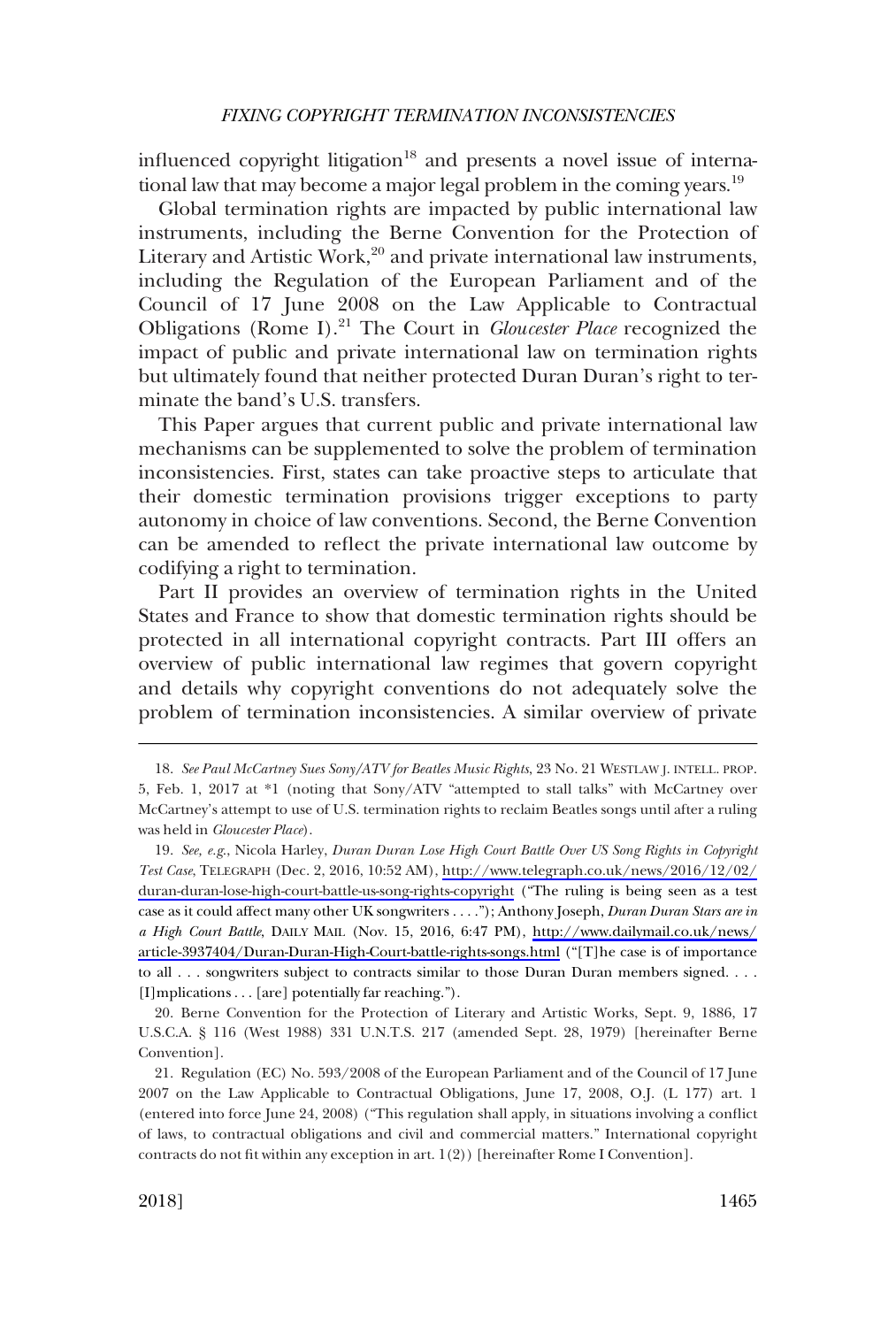<span id="page-5-0"></span>international law agreements and their shortcomings in solving termination inconsistencies follows in Part IV. Part V offers a detailed explanation of *Gloucester Place* and highlights shortcomings in public and private international law. Finally, Part VI provides private and public international law proposals for solving termination inconsistencies and shows how private and public international law solutions may be applied through a hypothetical contractual dispute.

### II. A COMPARATIVE STUDY OF COPYRIGHT TERMINATION

Copyright is a primarily domestic area of law and specific protections like termination rights differ from state to state.<sup>22</sup> This section explores copyright law in France and the United States to provide a brief overview of two ways that termination rights are protected throughout the world: through moral rights and through economic rights. Generally speaking, moral rights protect authors' personal interests in their work by ensuring that authors' public work reflects their non-economic interests, which exist because of the civil law notion of a "presumed intimate bond between authors and their work."23 Economic rights, on the other hand, protect authors' financial interests in their original work.<sup>24</sup>

### A. *Moral Right Withdrawal in France*

Several civil law European countries protect authors' moral rights through domestic copyright laws.25 Moral rights typically include:

[1] [T]he author's right to claim authorship (right of attribution), [2] the right to object to modifications of work (right of integrity), [3] the right to decide when and how the work in question will be published (right of disclosure), and

<sup>22.</sup> *See* GOLDSTEIN & HUGENHOLTZ, *supra* note 9, at 4 (noting that copyright is generally dictated by national laws which vary from state to state).

<sup>23.</sup> See Cyrill P. Rigamonti, *Deconstructing Moral Rights*, 47 HARV. INT'L L.J. 353, 355-56 (2006) ("The orthodox theory of oral rights is that authors of copyrightable works have inalienable rights in their works that protect their moral or personal interests . . . . The non-economic interests of authors are found worthy of protection because of the presumed intimate bond between authors and their works, which are almost universally understood to be a protection of the author's personhood.").

*See* Edward E. Weiman, Andrew W. DeFrancis, & Kenneth D. Kronstadt, *Copyright*  24. *Termination for Noncopyright Majors: An Overview of Termination Rights and Procedures*, 24 INTELL. PROP. & TECH. L.J. 3, 4 (2012) (noting that Congress sought to give young and first-time authors the opportunity to benefit economically from inequitable contracts made early in career through the U.S. Copyright Act of 1976).

*See* Rigamonti, *supra* note 23, at 353. 25.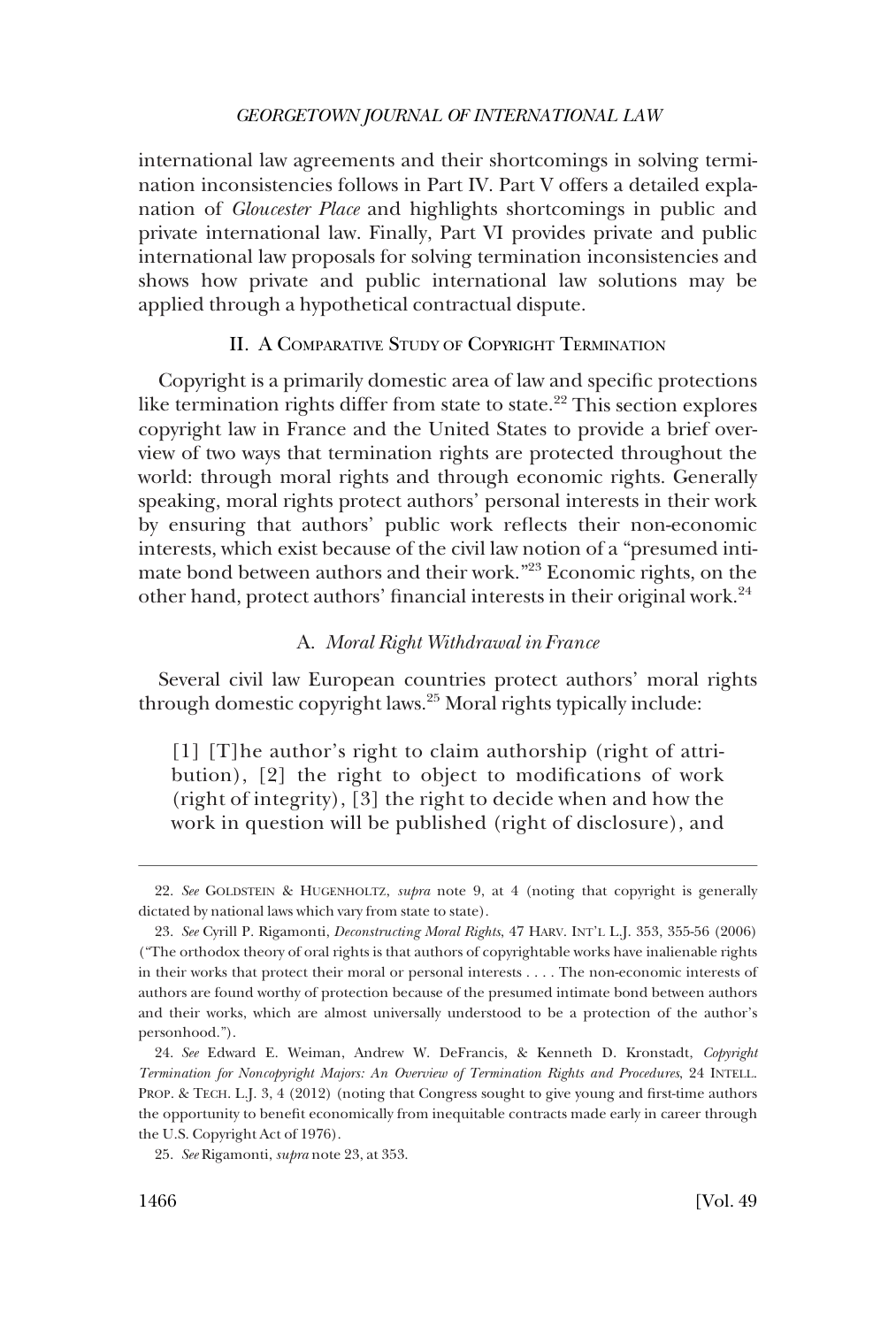[4] the right to withdraw work after publication (right of withdrawal).<sup>26</sup>

French copyright law, or *droit d'auteur*, 27 recognizes two types of rights for copyright owners: economic rights and moral rights.28 Economic rights have been protected since the French Revolution and originated in response to monopolies in the printing industry.<sup>29</sup> Moral rights were only codified after a series of French judicial decisions and popular support throughout the early twentieth century.<sup>30</sup>

In 1957, the French Parliament passed copyright legislation<sup>31</sup> that codified moral rights.32 Moral rights are generally premised on the idea that an author's work is not only an exploitable object; authors should be able to control aspects of their "personality" that are projected to the public.33 Among other rights, the 1957 Act gave authors the right to, in good faith, withdraw or terminate copyright transfers or sales, even after public distribution.<sup>34</sup> The right to withdraw work is particularly difficult to enforce given the potentially large amount of work that a given artist may sell to the public.<sup>35</sup> French law requires authors to

*See id*. at 151-52 (stating that moral rights emerged following debates into whether 30. copyright reflected a personal or property right. Eventually the French Parliament embraced a notion that an author's moral rights are personal and separate from pecuniary interests).

31. Loi 57-298 du 11 Mars 1957 sur la propriété littéraire et artistique [France Law No. 57-298 of Mar. 11, 1957 on Literary and Artistic Property], JOURNAL OFFICIEL DE LA RÉPUBLIQUE FRANÇAISE [J.O.], Mar. 11, 1957, p. 2723.

French copyright law has since been incorporated into the French Intellectual Property Code, Law No. 92-597 of July 1, 1992, JOURNAL OFFICIEL DE LA RÉPUBLIQUE FRANÇAISE [J.O.], July 3, 1992, p. 8801. The Intellectual Property Code preserves moral rights provisions. *See* Rigamonti, *supra*  note 23, at 359 n.33.

Chinni, *supra* note 28, at 152-55 (stating that moral rights include the right to release or 32. modify work, to be recognized as the author of a work, to have work attributed to another, to have his or her name used in connection with a work, to prevent wrongful attribution, and to withdraw work from the public).

Martin A. Roeder, *The Doctrine of Moral Right: A Study in the Law of Artists, Authors and*  33. *Creators*, 53 HARV. L. REV. 554, 557 (1940).

34. *See* Chinni, *supra* note 28, at 152-54 (noting the procedural requirements of withdrawal and citing *L'Affaire Rouault* where a French artist was able to withdraw 800 of his paintings that were already sold to an art dealer so long as the dealer was justly compensated).

35. *Id*.

*Id*. at 356. 26.

<sup>27.</sup> Andrew Paster, *Rethinking Copyright Termination in A Global Market: How A Limitation in U.S. Copyright Law Could Be Resolved by France's Droit D'auteur*, 23 SW. J. INT'L L. 375, 380 (2017).

*See* Christine L. Chinni, *Droit D'auteur Versus the Economics of Copyright: Implications for*  28. *American Law of Accession to the Berne Convention*, 14 W. NEW ENG. L. REV. 145, 149 (1992).

*See id*. at 149-50 (the French Sovereign granted printing presses exclusive licenses to print 29. materials in order to censor adverse opinions).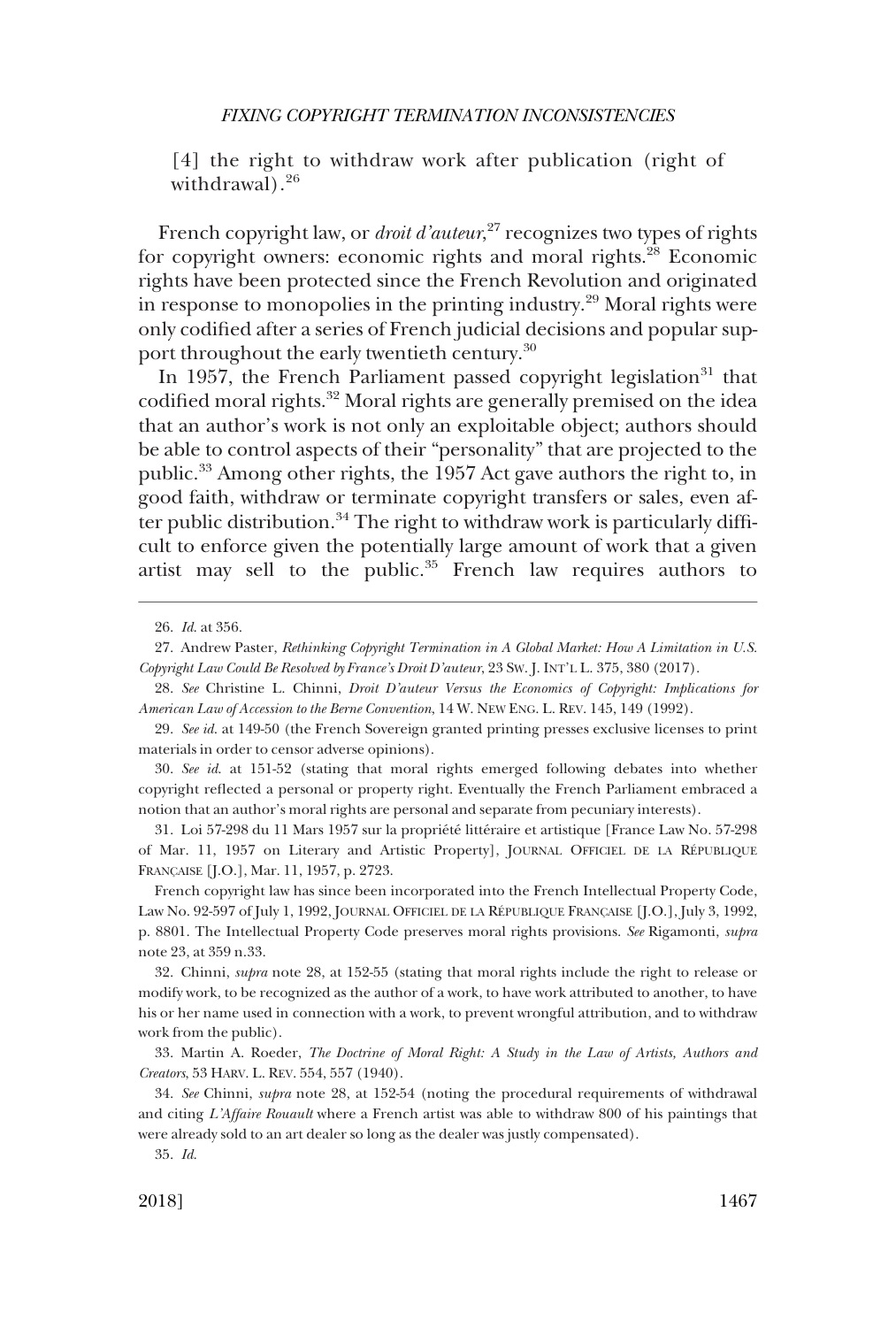<span id="page-7-0"></span>compensate transferees for copyright withdrawals, and if authors seek to reintroduce the copyrighted work to the public, they must give the first right of refusal to the original transferees.<sup>36</sup>

Moral rights alter the notion of "ownership" in typical economic copyrights, because they let authors retain interest in their original work. In addition to the right to withdraw work, French law allows authors to enjoin others from using their work in ways in which the artist does not approve.37 Accordingly, moral rights, unlike economic rights, protect an author's "honor and reputation as a creator."38

### B. *Economic Termination in the United States*

All U.S. copyright laws stem from the U.S. Constitution, which gives Congress the power "[t]o promote the progress of science and useful arts, by securing for a limited time to authors and investors the exclusive right to their respective writings and discoveries."39 Early copyright laws, like the Copyright Act of 1909,<sup>40</sup> dictated specific terms and protections for copyrighted work, including exclusive protection over authors' work for initial and renewal periods.41 These early copyright laws reflected Congress's apparent preference for free market and economic rights over authors' interests. In *White-Smith Music Publishing Co. v. Goff*<sup>42</sup> the U.S. Court of Appeals for the First Circuit rejected an author's copyright claims that were based in part on "sentimental reasons for believing that Congress may have intended that the author, who according to tradition seeks but little for his work . . . should later in life be brought to his kingdom."43

By the middle of the twentieth century, Congress shifted its attention towards protecting author rights over the economic considerations of publishers and distributors. The U.S. Copyright Act of 1976, over protest from publishers, $44$  included extensive protections for authors,

*See id*. at 154. 36.

*Id*. at 155. 37.

Roeder, *supra* note 33, at 557. 38.

U.S. CONST. art. I § 8, cl. 8. 39.

Copyright Act of 1909, Pub. L. No. 60-349, 35 Stat. 1075. 40.

*See id*. at § 23. 41.

White-Smith Music Publ'g Co. v. Goff, 187 F. 247, 251 (1st Cir. 1911) (holding publisher 42. could not claim ownership over copyright after extension of protection not properly effected).

*See id*. 43.

Lionel Bently & Jane C. Ginsburg, *The Sole Right Shall Return to the Authors: Anglo-American*  44. *Authors Reversion Rights from the Statute of Ann to Contemporary U.S. Copyright*, 25 BERKELEY TECH. L.J. 1475, 1566-68 (2010) ("Despite the publishers' bid to eliminate reversion rights, subsequent bills continued to include . . . the [reversion and termination] right[s] . . . .").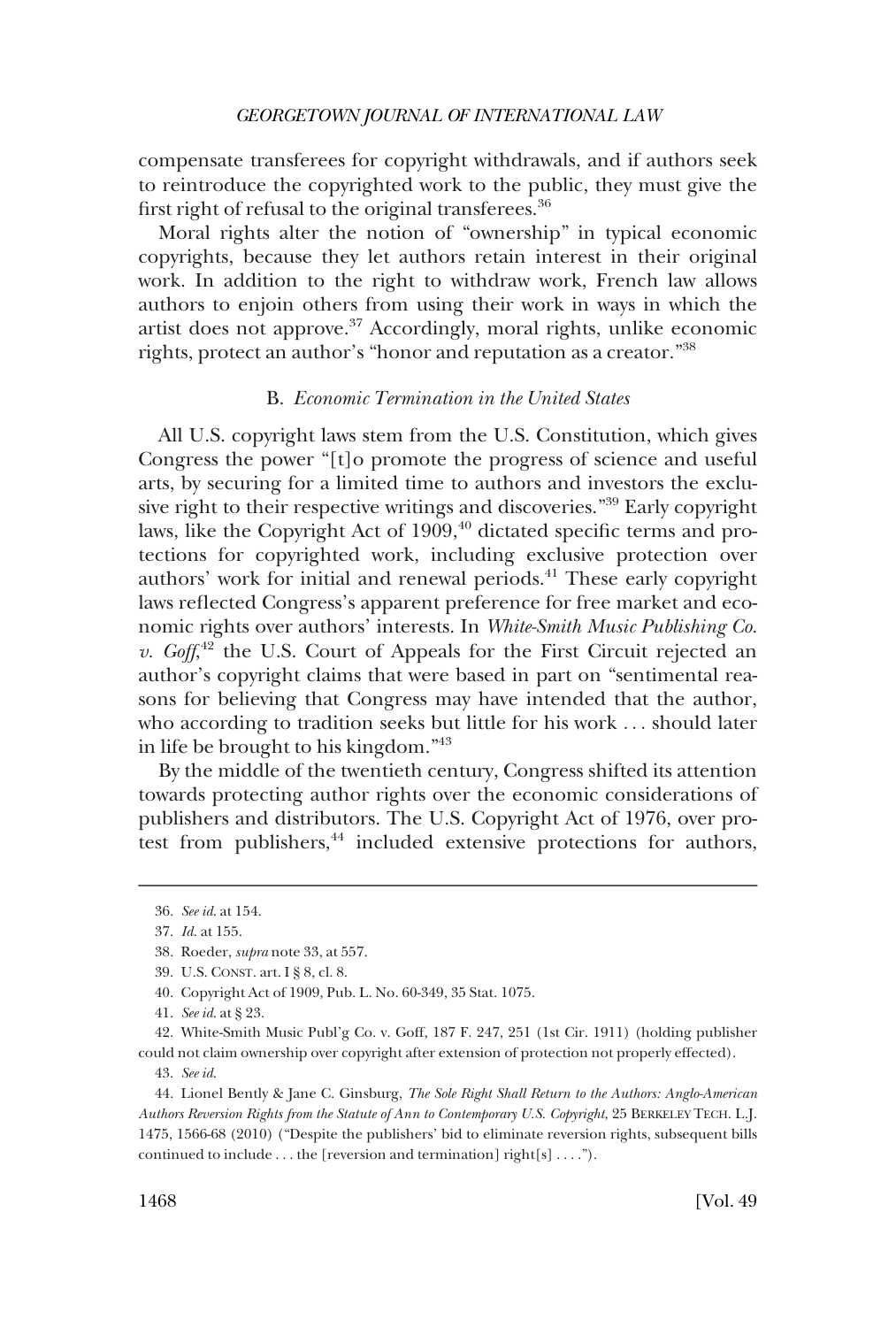<span id="page-8-0"></span>including the right to terminate prior transfers of copyrights.45 Section 203 of the Act governs termination generally and gives authors the ability to terminate transfers made following 1978 after thirty-five years from the date that the copyright was initially transferred.<sup>46</sup> Section 304 gives authors the ability to terminate transfers made prior to 1978 after fifty-six years from the date the copyright was initially secured. $47$ Termination rights do not vest automatically and require the author or the author's descendants to give notice of an intent to terminate.<sup>48</sup> Further, termination rights are inalienable and cannot be contracted away.49

U.S. courts have affirmed that termination provisions under the U.S. Copyright Act of 1976 create individual rights for musicians. In 1999, members of the band "Butthole Surfers" attempted to terminate copyright transfers made through an oral agreement despite not reaching the thirty-five-year threshold from section 203 of the U.S. Copyright Act of 1976.50 Though the court ultimately found that termination was proper because of a state law that allowed for the termination of oral contracts, in doing so, it held that the U.S. Copyright Act of 1976 was one way for authors to legally terminate copyright sales and transfers.<sup>51</sup>

### 1. The Music Modernization Act

On April 25, 2018, the U.S. House of Representatives passed H.R. 5447 (the Music Modernization Act).<sup>52</sup> The Bill aims to "update how music rates are set and how songwriters and artists are paid"<sup>53</sup> by

The U.S. Copyright Act of 1976 defines "transfer" as "an assignment, mortgage, exclusive 45. license, or any other conveyance, alienation, or hypothecation of a copyright or of any of the exclusive rights comprised in a copyright, whether or not it is limited in time or place of effect, but not including a nonexclusive license." 17 U.S.C. § 101.

*Id*. § 203(a)(3). 46.

*Id*. § 304(c). 47.

*See id*. § 203(a)(4). 48.

*See id*. § 203(a)(5) ("Termination of the grant may be effected notwithstanding any 49. agreement to the contrary, including an agreement to make a will or make any future grant.").

*See* Walthal v. Rusk, 172 F.3d 481, 483-85 (7th Cir. 1999) (noting that the U.S. Copyright 50. Act of 1976 was one of several ways to terminate copyright transfer and holding that termination was proper at any time when the band transferred rights through informal oral contract).

<sup>51.</sup> See id. at 483-84 (noting that the U.S. Copyright Act of 1976 is one way for authors or authors' descendants to terminate contracts where the author was in an unequal bargaining position at the time of contracting).

<sup>52.</sup> Music Modernization Act, H.R. 5447, 115th Cong. (2018).

<sup>53.</sup> Paula Parisi, *Music Modernization Act Unanimously Passes House of Representatives*, VARIETY (Apr. 25, 2018, 1:57 PM), [https://variety.com/2018/biz/news/music-modernization-act](https://variety.com/2018/biz/news/music-modernization-act-unanimously-passes-house-of-representatives-1202787045/)[nanimously-passes-house-of-representatives-1202787045/](https://variety.com/2018/biz/news/music-modernization-act-unanimously-passes-house-of-representatives-1202787045/). *See also* Ted Johnson & Paula Parisi,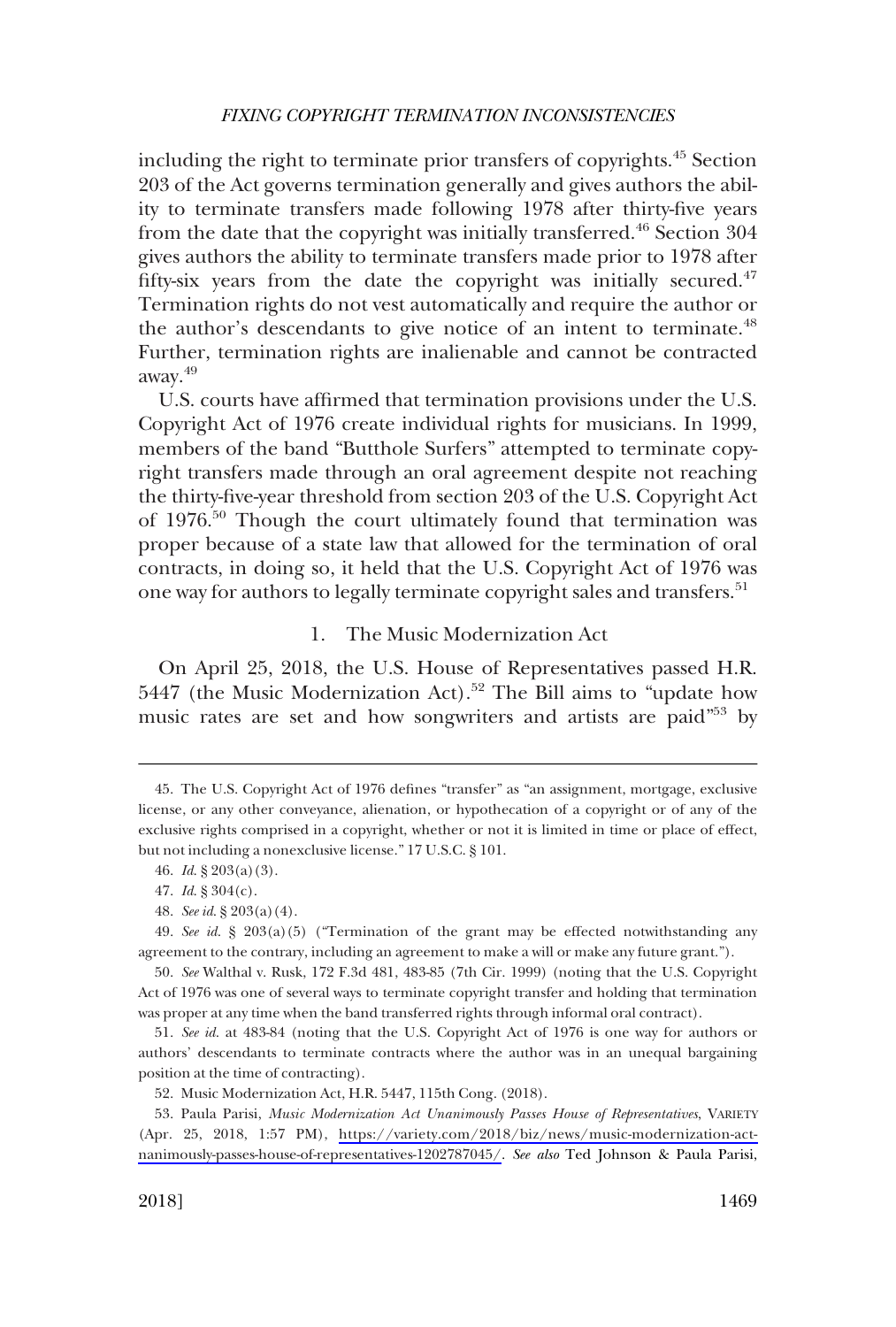<span id="page-9-0"></span>modernizing the ways that royalties and licensing fees are calculated, gathered, and assessed. $54$  The Bill also updates the tracking and publication of copyright ownership information $55$  and improves the means for copyright owners to redress royalty and ownership disputes.<sup>56</sup> The Bill, for the first time,  $57$  gives artists of pre-1972 works significant rights to royalty payments for the transmission of their works.<sup>58</sup> The U.S. Senate is currently debating companion legislation.<sup>59</sup>

The Music Modernization Act would not directly alter artists' termination rights. However, the Bill signals a willingness among politicians and the music industry $60$  to help artists reap the benefits of their work. The Bill also shows that comprehensive frameworks and structures can be created and updated to deal with the nuances of modern copyright law.

#### C. *Intentions in Protecting Copyright Termination*

Reasons for protecting copyright termination vary between moral and economic copyright regimes. Moral termination typically promotes authors' right to have their public work reflect their own personal beliefs and has a strong connection to personality rights.<sup>61</sup> Economic rights, like the U.S. Copyright Act of 1976, are more concerned with balancing the economic inequities that occur in some copyright

56. *See* H.R. 5447 § 102(d)(3)(K) ("The dispute resolution committee . . . shall address and resolve in a timely and equitable manner disputes among copyright owners relating to ownership interests in musical works . . . and allocation and distribution of royalties . . . according to a process approved by the board of directors of the mechanical licensing collective.").

57. *See* Johnson & Parisi, *supra* note 53 ("In the early 1970s, Congress extended copyright protection to sound recordings, but it was effective as of Feb. 15, 1972.").

58. *See* H.R. 5447 Title II ("Compensating Legacy Artists for their Songs, Service, and Important Contributions to Society").

59. A Senate version of the bill S.2823 was introduced on May 10, 2018. *See* Music Modernization Act, S. 2823, 115th Cong. (2018).

60. *See* Parisi, *supra* note 53 ("The bill is overwhelmingly supported by the music industry").

61. *See* Rigamonti, *supra* note 23, at 355-56 ("The orthodox theory of moral rights is that authors of copyrightable works have inalienable rights in their works that protect their moral or personal interests . . . . The non-economic interests of authors are found worthy of protection because of the presumed intimate bond between authors and their works, which are almost universally understood to be a protection of the author's personhood.").

*Music Modernization Act Gains Momentum in Senate*, VARIETY (May 15, 2018, 8:45 AM), [https://](https://variety.com/2018/politics/news/smokey-robinson-senate-1202811064/) [variety.com/2018/politics/news/smokey-robinson-senate-1202811064/.](https://variety.com/2018/politics/news/smokey-robinson-senate-1202811064/)

<sup>54.</sup>  *See* H.R. 5447 Title I ("Music Licensing Modernization").

<sup>55.</sup>  *See* H.R. 5447 § 102(d)(3)(E) ("The mechanical licensing collective shall establish and maintain a database containing information relating to musical works (and shares of such works) and, to the extent known, the identity and location of the copyright owners of such works . . . and the sound recordings in which the musical works are embodied.").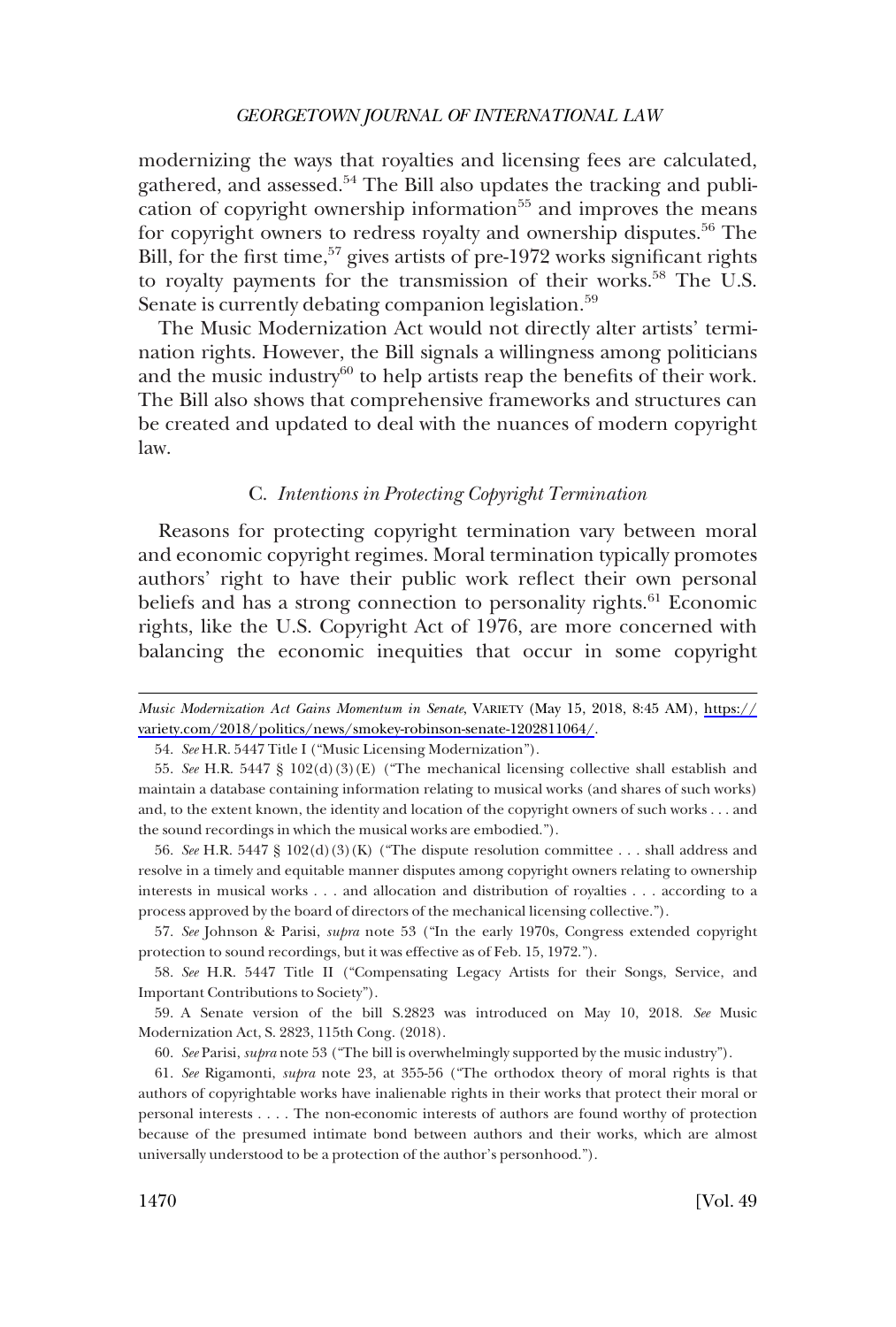<span id="page-10-0"></span>contracts: "[The U.S.] Congress hope[d] to provide authors an opportunity to terminate prior grants that created profits for the copyright holder[s] that dwarfed the compensation that the authors themselves received [through the U.S. Copyright Act of 1976]."62

The context around the codification of both moral and economic termination rights shows that termination rights are intended to be applied to all international copyright contracts. When the U.S. Copyright Act of 1976 was passed, music copyright was inherently international, thanks in large part to the success of the Beatles just a decade prior.63 While French music was not necessarily as globally successful as British or American music, the porous borders and trade within Europe likely led to a similar determination by the French Parliament: that copyright contracts concerning France implicated other countries as well. Copyright law concerning transfers and sales likely would have taken this global nature of copyright into account, and states would have been aware that their own copyright laws would implicate international disputes.

### III. COPYRIGHT PROTECTION IN PUBLIC INTERNATIONAL LAW

Public international law conventions govern the treatment, protection, and trading of copyrighted material. $64$  However, no public international law convention adequately solves the problem of termination inconsistencies. This section explores the Berne Convention and other international copyright agreements to highlight the shortcomings in public international law's protection of termination rights. Subsequent sections show that public international conventions may be well-positioned to protect copyright termination in the future.

<sup>62.</sup>  Weiman et al., *supra* note 23, at 4.

<sup>63.</sup>  *See* Lang, *supra* note 10, at 31-32 (stating that the success of the Beatles may have contributed to the globalization of music copyright law: "[t]he success of the Beatles and other performers in the 1960s significantly increased the share of world record sales taken by Anglo-American performers and songwriters . . . . Coinciding with this cultural change, US-owned recording companies took on an international role in the 1960s and 1970s.").

<sup>64.</sup>  *See* GOLDSTEIN & HUGENHOLTZ, *supra* note 9, at 29 ("The evolution of substantive international copyright norms has generally been in the direction of increased minimum standards . . . The norms of copyright and neighboring rights today are embodied in an interlocking network formed by [international conventions] . . . . The principles of territoriality, national treatment, and choice of law have long provided the mechanisms for determining jurisdiction and applicable law under the treaties . . . the TRIPS Agreement has put a spotlight on the relationship between copyright and trade").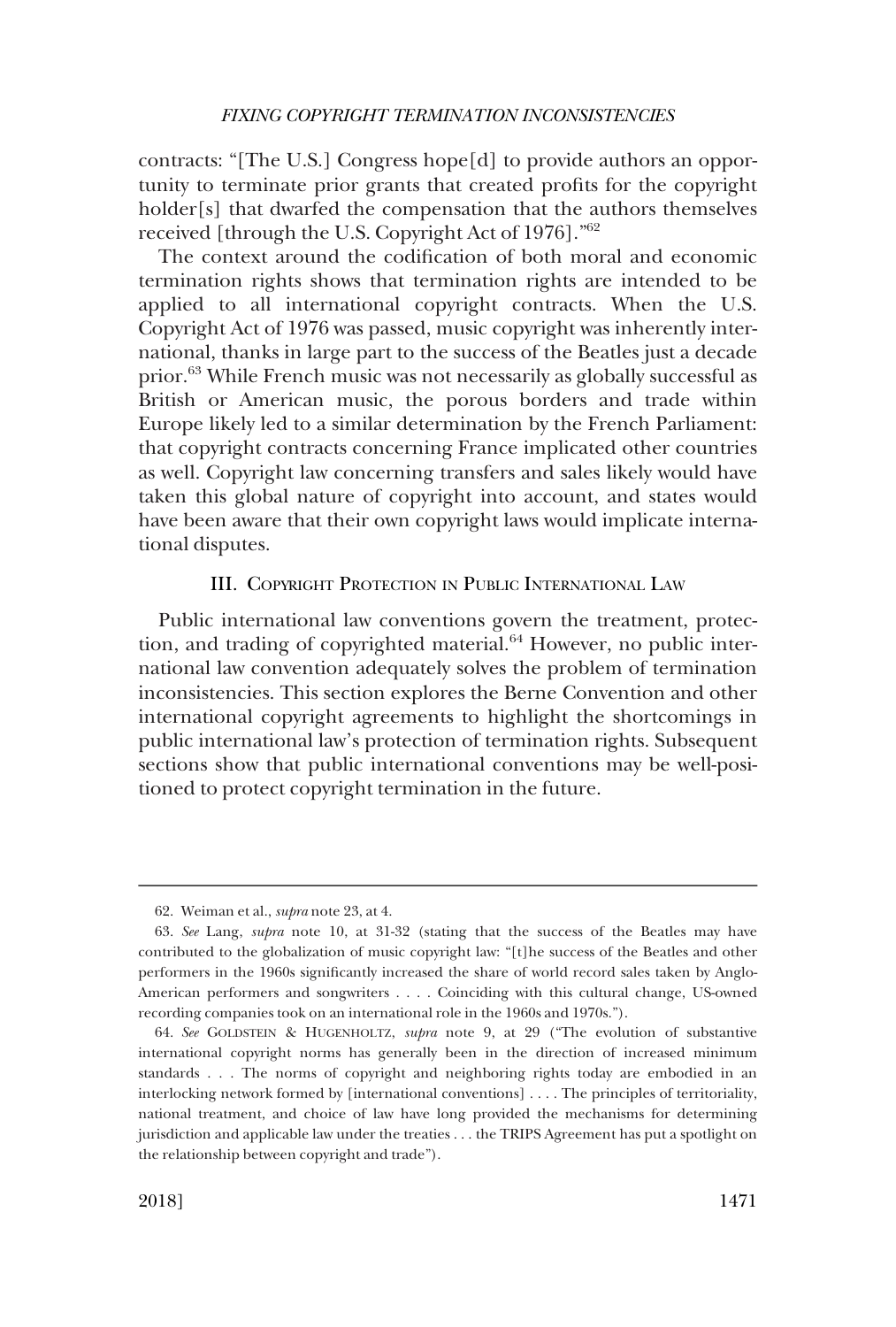#### A. *Copyright Protection under the Berne Convention*

<span id="page-11-0"></span>In 1886, the Berne Convention was adopted in Berne, Switzerland, in order to govern the global treatment of copyrighted work.<sup>65</sup> The Berne Convention initially adopted basic rights that included national treatment, registration of works, rights to translation, and rights to public performance.<sup>66</sup> The Convention also created a "union" for the protection of copyright that "was structured to exist separate and apart from any particular act of the treaty, which means that the treaty could be revised over time to meet changing conditions . . . "<sup>67</sup>

The Berne Convention seemingly favors the rights of authors of copyrighted material over owners, as the text of the Convention deals solely with authorship issues and does not acknowledge the interests of other contributors to the creative process.<sup>68</sup> Moreover, the Berne Convention does not explicitly discuss issues related to transfers of copyrights. This silence may have been intended to allow authors and transferees freedom in transacting copyrighted work in light of a changing global market.<sup>69</sup>

Additionally, the Berne Convention does not include any explicit right to termination or withdrawal. Article 6*bis*, which was amended in  $1971<sup>70</sup>$  provides authors with two basic moral rights: the right to claim ownership and the right to object to distortion, mutilation, or other modification of work.71 Of note, the United States was not a party to the Berne Convention when these moral rights were incorporated.<sup>72</sup>

The Berne Convention's choice of law provision in Article 5 provides that the means of redress afforded to an author to protect their work shall be governed exclusively by the laws of the country where protection is claimed (*lex loci protectionis*).73 Article 5 may be helpful in determining precisely which law to apply in international copyright disputes, but it does not explicitly cover all issues, including termination inconsistencies, that may arise as a result of copyright transfer or assignment.

<sup>65.</sup>  *See id*. at 34.

<sup>66.</sup>  *See id*. at 35.

<sup>67.</sup>  *Id*.

<sup>68.</sup>  *See* J. GUNNAR ERICKSON ET AL., MUSICIAN'S GUIDE TO COPYRIGHT 26-27 (1983).

<sup>69.</sup>  Paster, *supra* note 26, at 384 ("In Fact, Berne's silence on transfers of ownership may have been intended to grant individual nations . . . freedom to determine how they are to proceed in an ever-changing global market.").

<sup>70.</sup>  GOLDSTEIN & HUGENHOLTZ, *supra* note 9, at 40-41.

<sup>71.</sup>  *See* Berne Convention, *supra* note 20, at art. 6bis.

<sup>72.</sup>  GOLDSTEIN & HUGENHOLTZ, *supra* note 9, at 38 (noting that the United States became a party to the Berne Convention on March 1, 1989).

<sup>73.</sup>  Berne Convention, *supra* note 20, at art. 5(2).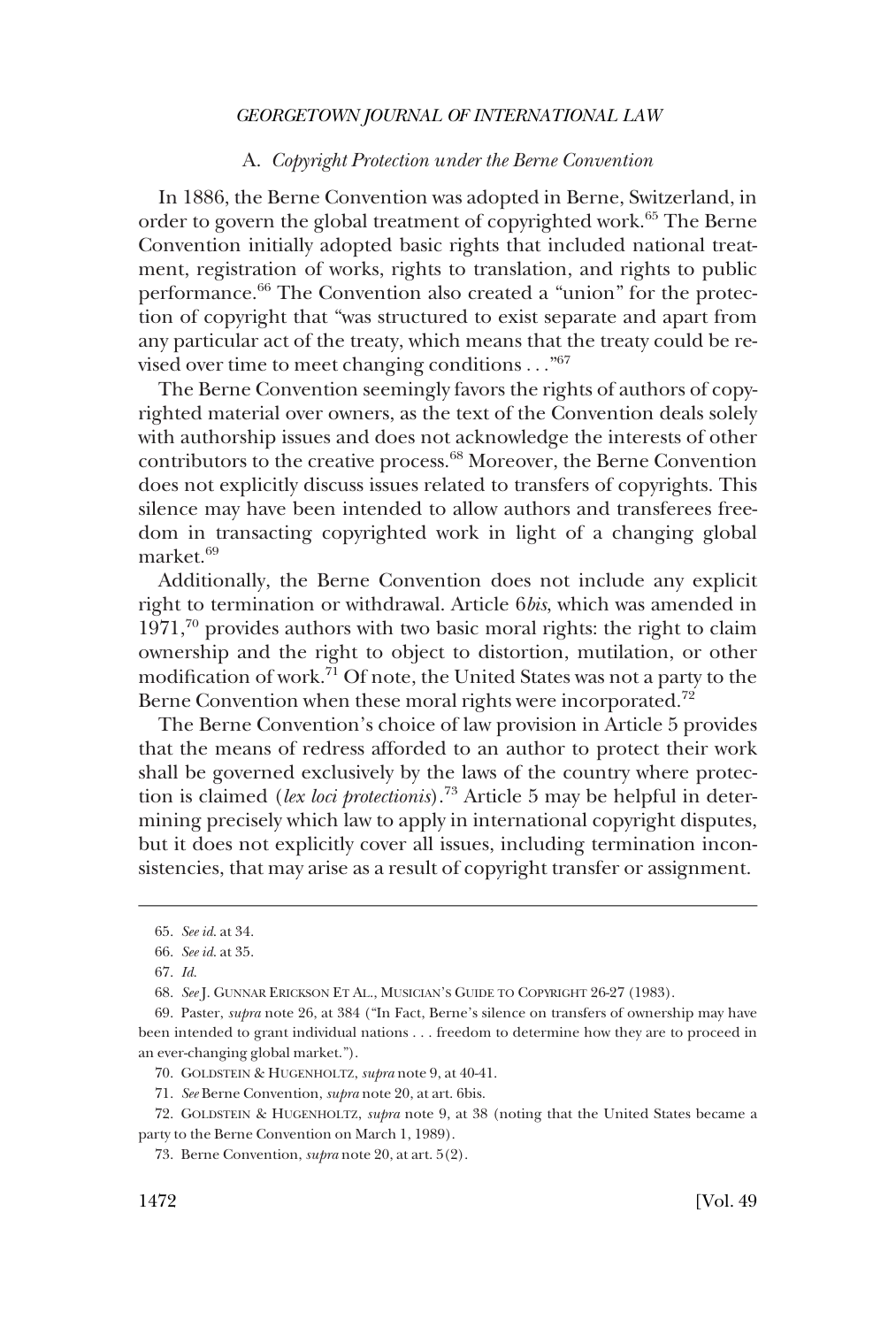#### B. *Copyright Protection in Other International Conventions*

<span id="page-12-0"></span>No international copyright convention outside of the Berne Convention solves the issue of termination inconsistencies. The Agreement on Trade-Related Aspects of International Property Rights  $(TRIPS)^{74}$  sets minimum standards for the treatment of copyrighted work and intellectual property from a market-based perspective, particularly focusing on dispute settlement and conditions for protection related to trade.75 The World Intellectual Property Organization (WIPO) Performance and Phonograms Treaty<sup>76</sup> protects performers and requires most favored nation treatment for copyright owners.<sup>77</sup> Although TRIPS and WIPO provide certain standards that apply to copyrighted material across all signatory countries, neither explicitly or implicitly regulates termination rights.

### IV. TERMINATION RIGHTS IN PRIVATE INTERNATIONAL LAW

Private international law favors party autonomy in choosing laws to govern contracts. Major international law conventions, including Rome I,78 the Hague Principles on Choice of Law in International Commercial Contracts,79 the Inter-American Convention on the Law Applicable to Contracts,<sup>80</sup> and the Restatement (Second) of Conflict of

79. Hague Conference on Private International Law, The Hague Principles on Choice of Law in the International Commercial Contracts, Mar. 15, 2015, art. 2 ("(1) A contract is governed by the law chosen by the parties. (2) The parties may choose  $-$  (a) the law applicable to the whole contract or to only part of it; and (b) different laws for different parts of the contract . . . (4) No connection is required between the law chosen and the parties or their transaction.") [hereinafter Hague Principles].

80. Inter-American Convention on the Law Applicable to Contracts art. 7, Mar. 14, 1994, O.A.S.T.S. No. 78 (entered into force Dec. 15, 1996) ("The contract shall be governed by the law chosen by the parties. The parties' agreement on this selection must be express or, in the event that there is no express agreement, must be evident from the parties' behavior and from the clauses of the contract, considered as a whole. Said selection may relate to the entire contract or

<sup>74.</sup> Agreement on Trade-Related Aspects of Intellectual Property Rights (Annex 1c to the Agreement Establishing the World Trade Organization, Marrakesh), Apr. 15, 1994, 33 I.L.M. 1 (1994).

*See, e.g*., GOLDSTEIN & HUGENHOLTZ, *supra* note 9, at 73-77. 75.

WIPO Performances and Phonograms Treaty, Dec. 20, 1996, 2186 U.N.T.S. 203 (entered 76. into force May 20, 2002).

*See* GOLDSTEIN & HUGENHOLTZ, *supra* note 9, at 46-48. 77.

<sup>78.</sup> Rome I Convention, *supra* note 21, at art. 3 ("A contract shall be governed by the law chosen by the parties. The choice shall be made expressly or clearly demonstrated by the terms of the contract or the circumstances of the case. By their choice the parties can select the law applicable to the whole or to part only of the contract.").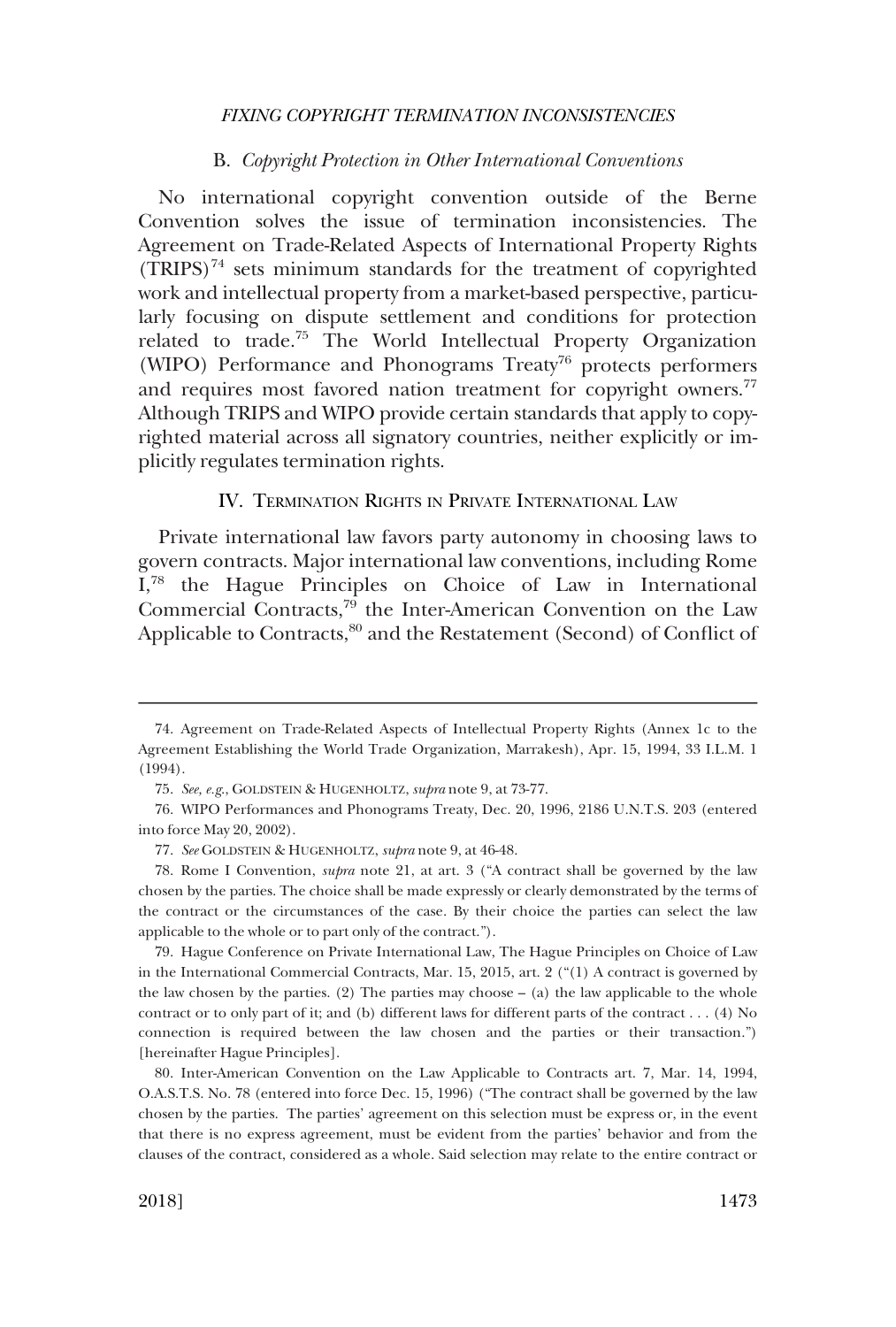<span id="page-13-0"></span>Laws (the Second Restatement),  $81$  codify this right to party autonomy.  $82$ 

Private international law favors party autonomy for several reasons, including the "efficiency, certainty, predictability, and protection of the parties' expectations—the conflict of law values . . . . "83 Party autonomy is not absolute and is subject to several exceptions, including mandatory overriding provisions and public policy.<sup>84</sup> Exceptions are mainly used to benefit parties that have weak bargaining power in a given contract.85 This section provides a brief overview of the key exceptions to choice of law conventions. Subsequent sections will show how choice of law exceptions may be used in the future to fix the problem of termination inconsistencies.

#### A. *Overriding Mandatory Provision Exceptions to Party Autonomy*

The Hague Principles and Rome I include overriding mandatory provision exceptions to party autonomy in the choice of law, which hold that mandatory rules of the forum state may prevail over the contract parties' choice of law. The Hague Principles, for example, state:

82. Termination inconsistencies arise when parties use these rights to autonomy to choose a law to govern their contract that does not recognize an artist's right to terminate or withdraw the transfer, but the contract has a close connection to a state whose law does recognize termination or withdrawal rights. *See* Gloucester Place Music Ltd. v. Le Bon [2016] EWHC (Ch) 3091 ¶¶ 1-4 (Eng.) (parties to contract chose English law to govern, which does not recognize termination rights, but the contract had close connection to the United States, which does recognize termination rights).

83. Mo Zhang, Party Autonomy and Beyond: An International Perspective of Contractual Choice of *Law*, 20 EMORY INT'L L. REV. 511, 512 (2006).

84. *See id*. at 524 ("It is undisputed that party autonomy gives the parties the freedom to select governing law, but such freedom is not absolute.").

85. *See, e.g*., Sarah Laval, *A Comparative Study of Party Autonomy and Its Limitations in International Contracts American and European Law, with Reference to the Hague Principles 2015*, 25 CARDOZO J. INT'L & COMP. L. 29, 69-71 (2016) ("For weak parties in commercial transactions . . . the protection of the weak party is mostly achieved through the application of overriding mandatory rules. . . . The method consists of applying the rules that protect the weak party instead of the chosen law, because these rules rely on fundamental policy. . . . In sum, mandatory rules may become overriding mandatory rules when the protection of a weak party is at stake.").

to a part of same. Selection of a certain forum by the parties does not necessarily entail selection of the applicable law.").

<sup>81.</sup>  RESTATEMENT (SECOND) OF CONFLICT OF LAWS § 6 (AM. LAW INST. 1971) ("(1) A court, subject to constitutional restrictions, will follow a statutory directive of its own state on choice of law. (2) When there is no such directive, the factors relevant to the choice of the applicable rule of law include (a) the needs of the interstate and international systems, (b) the relevant policies of the forum, (c) the relevant policies of other interested states and the relative interests of those states in the determination of the particular issue, (d) the protection of justified expectation, (e) the basic policies underlying the particular field of law, (f) certainty, predictability and uniformity of result, and (g) ease in the determination and application of the law to be applied.").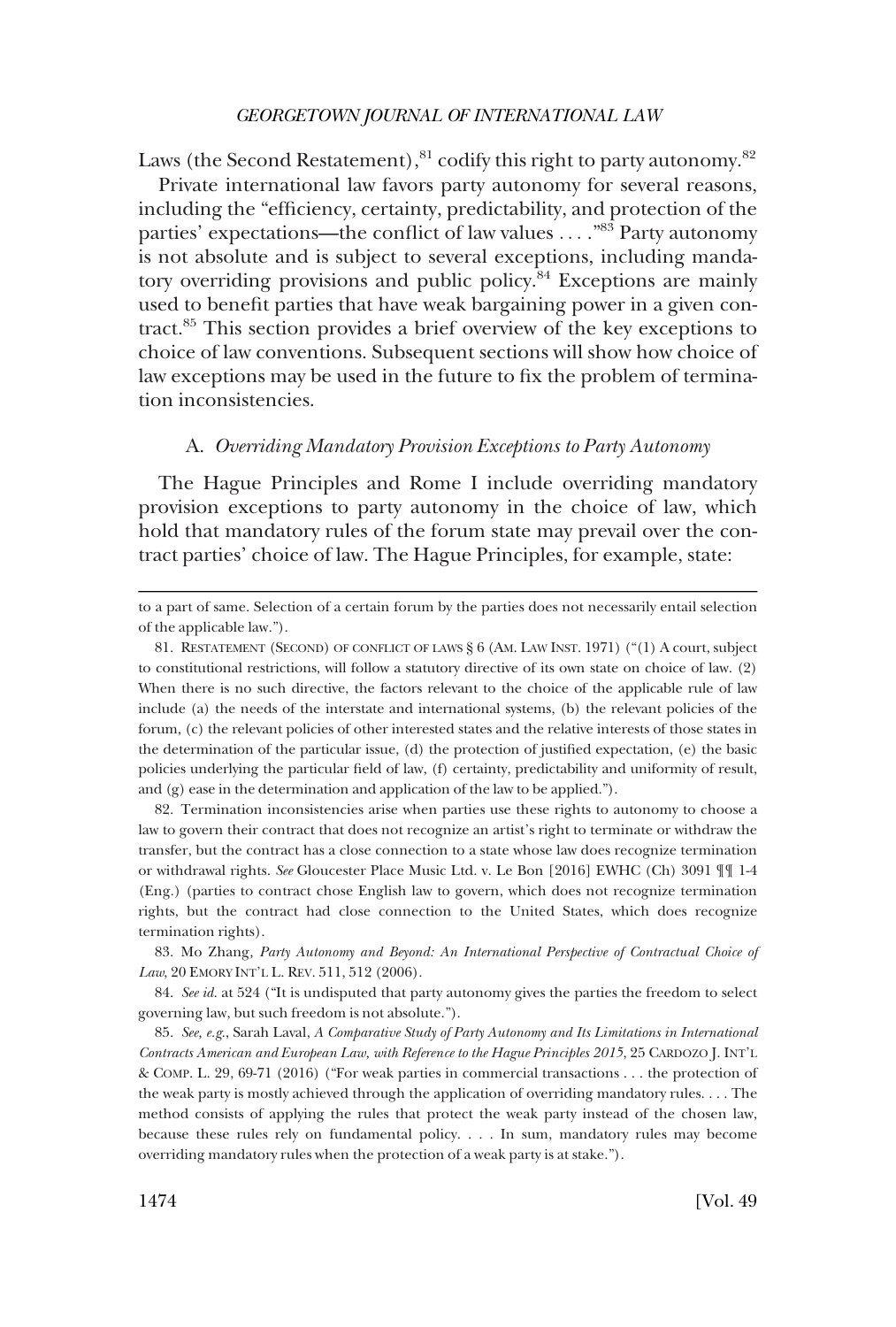<span id="page-14-0"></span>These Principles shall not prevent a court from applying overriding mandatory provisions of the law of the forum which apply irrespective of the law chosen by the parties . . . . The law of the forum determines when a court may or must apply or take into account overriding mandatory provisions of another  $law<sup>86</sup>$ 

Scholars typically agree that overriding mandatory provisions include only those provisions of law that cover important social or economic policy.87 Particularly important for our consideration, the Hague Convention and Rome I protect mandatory rules from states outside of the forum that have a connection to the contract through third-party overriding mandatory provisions.<sup>88</sup>

### B. *Public Policy Exceptions to Party Autonomy*

Several choice of law agreements also include public policy exceptions to party autonomy. Public policy exceptions generally involve setting aside a contract's chosen law when the chosen law violates fundamental principles or policies of the forum.<sup>89</sup> The Hague Principles' public policy exception states:

A court may exclude application of a provision of the law chosen by the parties only if and to the extent that the result of such application would be manifestly incompatible with fundamental notions of public policy (*ordre public*) of the forum . . . . The law of the forum determines when a court may or must apply or take into account the public policy (*ordre public*) of a State the law of which would be applicable in the absence of a choice of law.<sup>90</sup>

<sup>86.</sup> Hague Principles, *supra* note 79, art. 11(2)-(3).

<sup>87.</sup> Laval, *supra* note 85, at 42-43 ("In sum, the mechanism of overriding mandatory rules leads a judge to apply a national or European provision, which carries an important social or economic policy . . . instead of the law chosen by the parties in the multistate transaction.").

<sup>88.</sup> Rome I, for example, states: "Effect may be given to the overriding mandatory provisions of the law of the country where the obligations arising out of the contract have to be or have been performed, in so far as those overriding mandatory provisions render the performance of the contract unlawful. In considering whether to give effect to those provisions, regard shall be had to their nature and purpose and to the consequences of their application or non-application." Rome I Convention*, supra* note 21, art. 9(3).

<sup>89.</sup> See, e.g., Monika Pauknerová, *Mandatory Rules and Public Policy in International Contract Law*, 11 ERA FORUM 29, 31 (2010).

Hague Principles*, supra* note 79, art. 11(2)-(3). 90.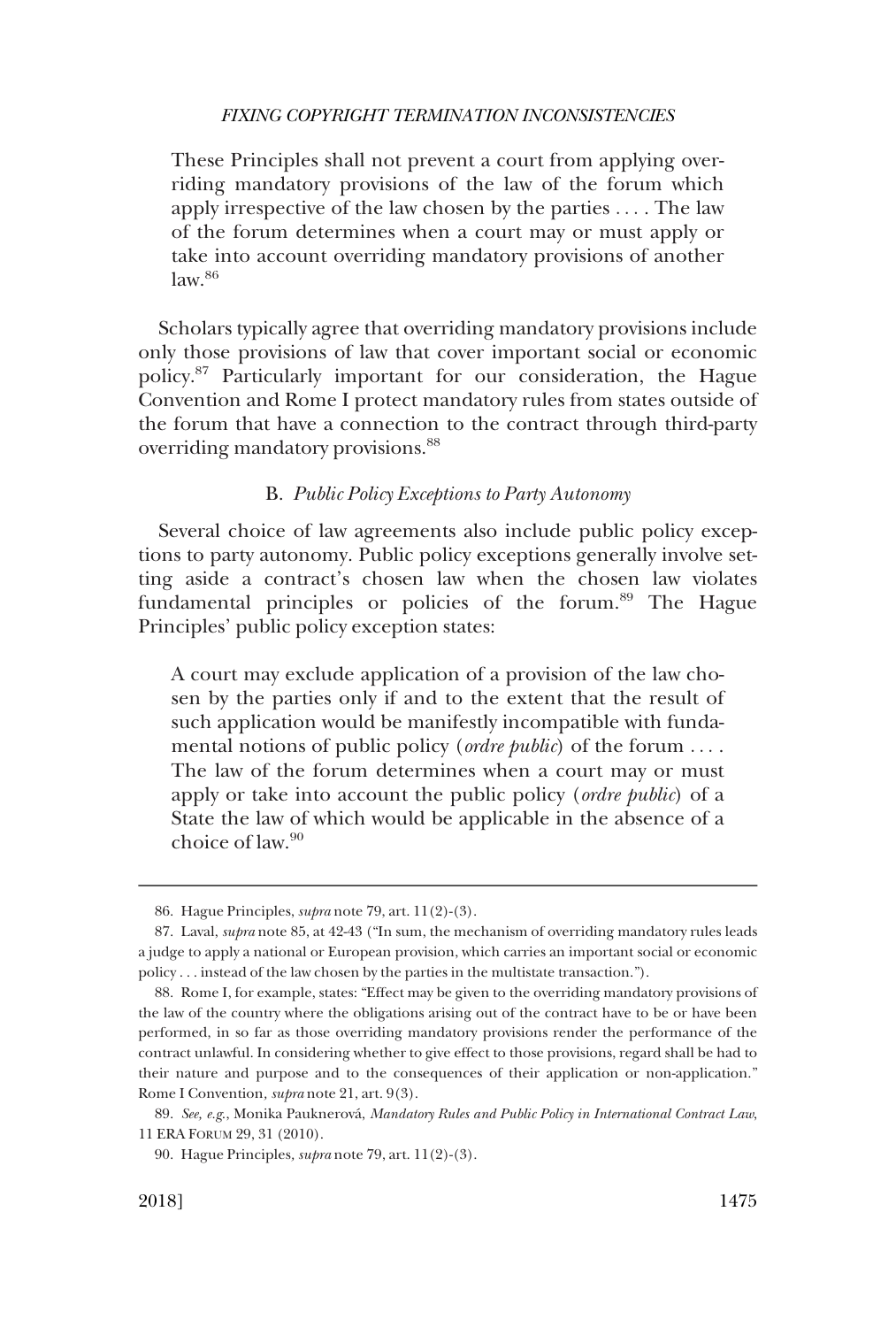<span id="page-15-0"></span>Like overriding mandatory provisions, courts generally limit the use of public policy to situations where the forum's laws on which the contracted law is encroaching are of "fundamental" importance to the forum's legal system.<sup>91</sup> Some countries, like the United Kingdom, consider any provision under a chosen law that would be illegal in the forum state to trigger the public policy exception to party autonomy.<sup>92</sup>

### V. TERMINATION INCONSISTENCIES IN PRACTICE

Case law interpreting the problem of termination inconsistencies is limited, but the English High Court ruling in *Gloucester Place* illustrates that public and private international law alone do not solve the problem.

### A. *Background to Gloucester Place*

As discussed earlier, *Gloucester Place* centered around a contractual dispute between the band Duran Duran and the band's music publisher, Gloucester Music. Between 1980 and 1993, each of the five members of Duran Duran entered into copyright transfer and sales agreements with Gloucester Music. The contracts between members of Duran Duran and Gloucester Music specifically included English choice of law clauses.93 Unlike U.S. law, English law does not recognize authors' termination rights.<sup>94</sup> In March and June of 2014, members of the band served Gloucester Music with notice to terminate the band's assignment of thirty-seven U.S. copyrighted songs under section 203 of the U.S. Copyright Act of 1976.<sup>95</sup>

After Gloucester Music received notice from Duran Duran, it initiated suit against the band, seeking a declaration that the band "acted in breach of [its contracts] . . . by serving a series of notices . . . terminating assignments to the Claimant of the US Copyrights in 37 Duran Duran songs . . . ."96 Gloucester Music claimed that the U.S. termination rights were waived by the English choice of law clauses in the copyright contracts, and U.S. termination rights, accordingly, were not applicable to the assignment of the band's songs "for the full period of copyright and

*See* Commentary, Hague Conference on Private International Law, the Hague Principles 91. on Choice of Law in International Commercial Contracts, Mar. 15, 2015, 72 [hereinafter Commentary to Hague Principles].

*See* Gloucester Place Music Ltd. v. Le Bon [2016] EWHC (Ch) 3091 ¶ 25 (Eng). 92.

<sup>93.</sup> *Id.*  $\P\P$  1-4.

*See* U.K. Copyright Act*, supra* note 15. 94.

*See Gloucester Place*, [2016] EWHC (Ch) at ¶¶ 1-4. 95.

*Id*. ¶ 1. 96.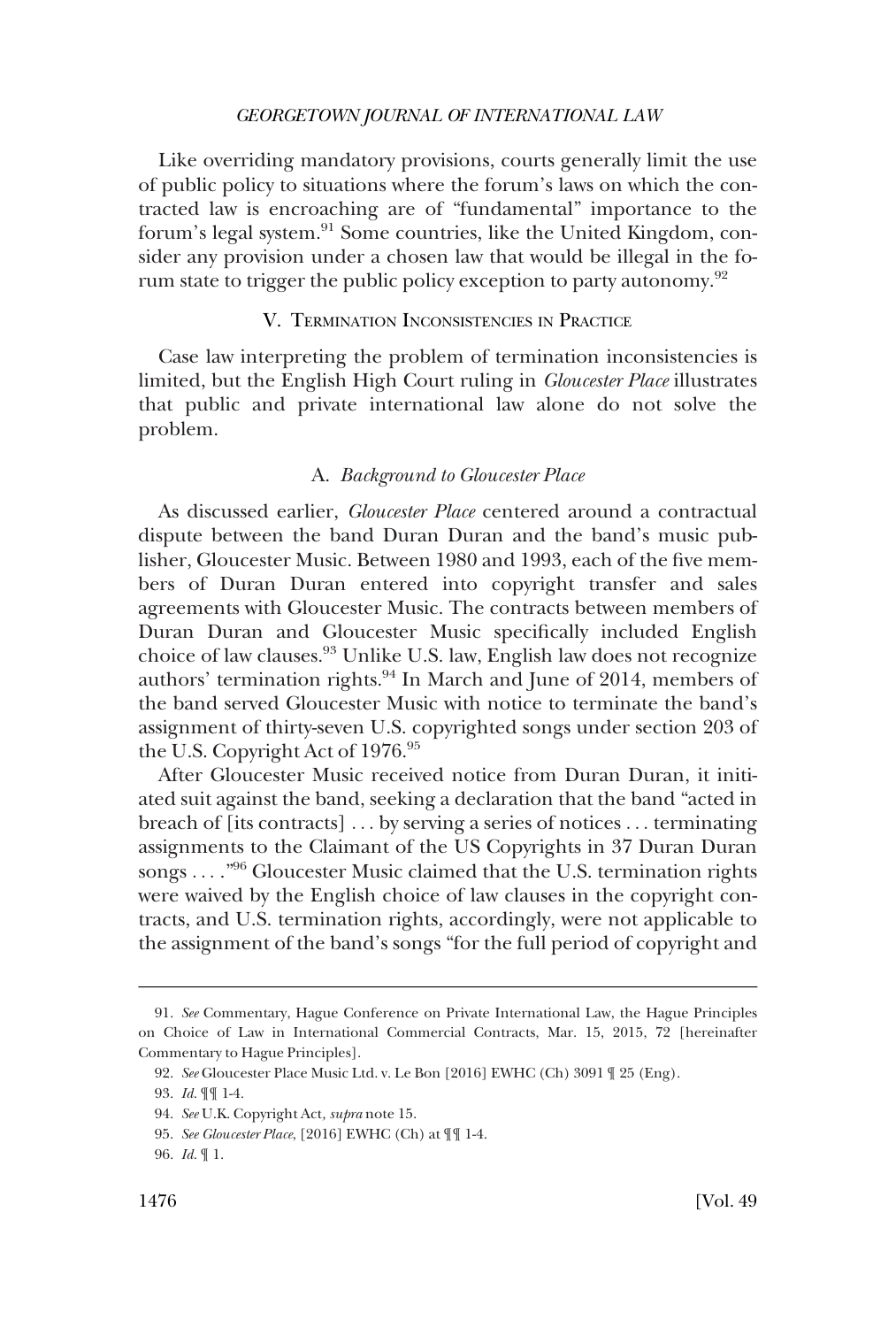<span id="page-16-0"></span>all renewals and extensions thereof whether now or hereafter possible."<sup>97</sup>

Important for our study, the only statement about U.S. copyright law that Duran Duran made during trial was that of a non-expert witness, who stated, "[a]s a consequence of Section 203 [of the U.S. Copyright Act of 1976], a U.S. court would not allow a claim for damages for breach of contractual agreement because the statutory termination right supersedes any contractual rights. This applies whether that contract was governed under English or U.S. law."98 The court held this statement to be inadmissible at trial.<sup>99</sup>

#### B. *Termination Rights in Gloucester Place*

The English High Court only briefly mentioned the Berne Convention, stating that section 5(2) of the agreement bound the parties to apply the law of the state in respect to which protection was claimed.100 The Berne Convention led to the same outcome as the choice of law clause from the contract, as both pointed towards English law.101 The Court did not explore public international law outside of this limited application of the Berne Convention.

The Court analyzed the contract under the 1980 Convention on the Law Applicable to Contractual Obligations (Rome Convention), $102$ rather than Rome I, which was not in effect at the time of the contract.<sup>103</sup>

After noting that Article 3 of the Rome Convention made the parties' choice of English law proper, the Court found that the United Kingdom was not party to the optional overriding mandatory provision of the Rome Convention.104 Accordingly, Duran Duran could not claim that its U.S. termination rights were overriding mandatory provisions that invalidated party autonomy.

<sup>97.</sup>  *Id*. ¶ 11(b).

<sup>98.</sup>  Gloucester Place Music Ltd. v. Le Bon [2016] EWHC (Ch) 3091 ¶ 20 (Eng).

<sup>99.</sup>  *Id*. ¶¶ 18-23. Among other reasons, the court did not give consideration to the witness's statement because the witness was not an expert, did not give a basis for his statement, shared no compelling case law, and provided no explanation of what law was in force at the time the that the contracts were signed.

<sup>100.</sup>  *See id*. ¶ 16.

<sup>101.</sup>  *See id*.

<sup>102.</sup>  Convention on the Law Applicable to Contractual Obligations opened for signature in Rome on 19 June 1980 80/934/EEC, 1980 O.J. (L 266) (entered into force Apr. 1, 1991).

<sup>103.</sup>  Rome I did not enter into force until June 24, 2008. *See* Rome I Convention*, supra* note 21. 104. *Id*.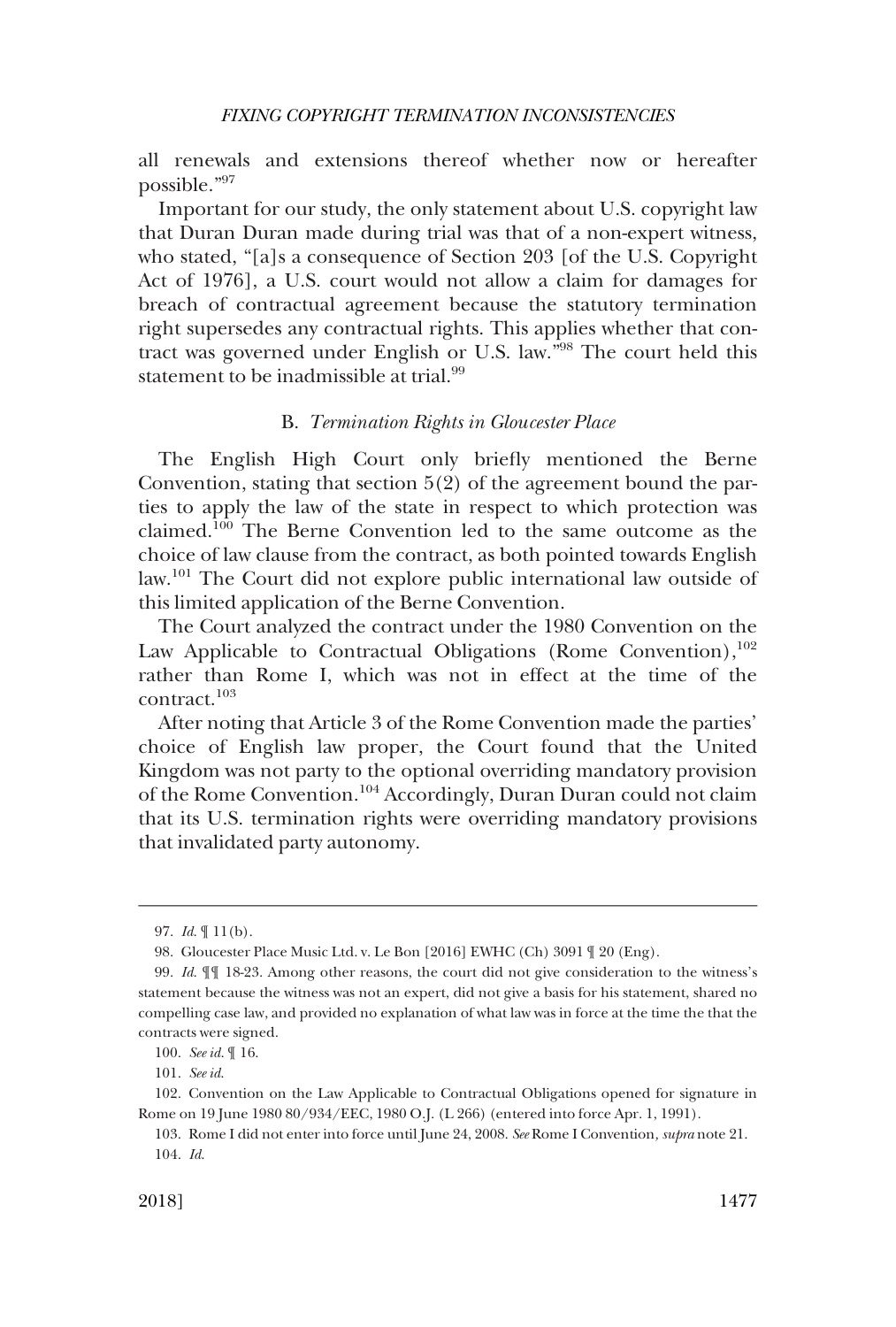<span id="page-17-0"></span>The Court did not explicitly consider a public policy exception under the Rome Convention or any other choice of law agreement. Instead, the Court found that English public policy would not recognize the U.S. termination right. The Court defined English public policy, stating, "English courts will enforce a contract which is valid and enforceable under English law even if the contract would be unenforceable as contrary to public policy in another country with which the contract has a connection."105 Had the Court explored public policy under the Hague Principles, for example, it would have queried whether the English choice of law was against the public policy of the *lex fori*. 106 If the Court considered the United States to be the *lex fori* (a possibility considering the copyrights that the band sought to terminate were in the United States), the Court could have held that the English choice of law was invalid, because it did not recognize the band's inalienable termination right. If, on the other hand, the United Kingdom was the *lex fori* (a possibility considering the signing of the contract occurred in the United Kingdom and the nationality of the contract parties), the Court likely could not have held that the English choice of law was invalid, because there is no English public policy interest in copyright termination. The Court also cited the proposition that "English courts will not enforce a contract, the performance of which would be unlawful in its place of performance."<sup>107</sup> However, Duran Duran did not invoke this privilege, so the Court did not consider it at length.<sup>108</sup>

The Court ruled for Gloucester Music after finding no exceptions to party autonomy in the contractual choice of English law.<sup>109</sup> Accordingly, the Court held that Duran Duran contracted away its termination rights through the contract's choice of law clause, and the attempt to invoke termination rights constituted a breach of contract.<sup>110</sup>

### VI. PROPOSED SOLUTIONS TO TERMINATION INCONSISTENCIES

*Gloucester Place* shows that neither public nor private international law guarantees that a musician's termination rights will be inalienable and protected in all contracts. Nevertheless, the fact that the Court in *Gloucester Place* actually explored mechanisms of public and private

<sup>105.</sup>  *Gloucester Place*, [2016] EWHC at ¶ 25.

<sup>106.</sup>  *See* Hague Principles, *supra* note 79, at art. 11(2)-(3).

<sup>107.</sup>  *Gloucester Place*, [2016] EWHC at ¶ 25.

<sup>108.</sup>  *Id*.

<sup>109.</sup>  *See* Gloucester Place Music Ltd. v. Le Bon [2016] EWHC (Ch) 3091 ¶¶ 32-45 (Eng).

<sup>110.</sup>  *See id*.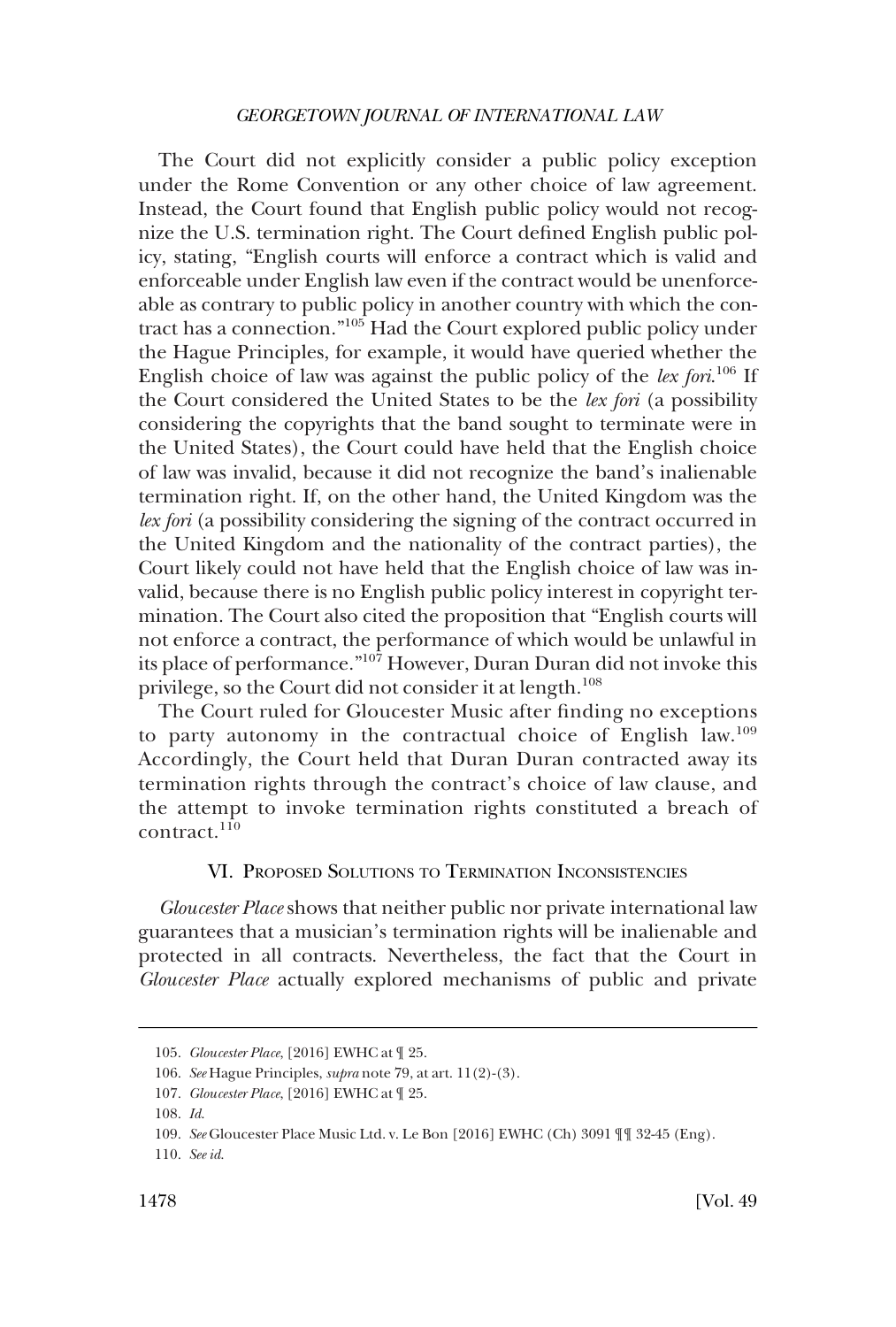<span id="page-18-0"></span>international law highlights that such mechanisms may be valuable in protecting copyright termination in the future. This section argues that domestic copyright laws in states that currently protect termination rights should be amended to trigger exceptions to party autonomy in choice of law and that the Berne Convention should be amended to incorporate termination rights. First, however, artists should argue that termination rights are already overriding mandatory provisions.

# A. *Artists Should Argue that Termination Rights are Already Overriding Mandatory Provisions*

Termination rights should already trigger the overriding mandatory provision exception to choice of law conventions, because termination rights do not carry issues of ambiguity or uncertainty. Courts hesitate to apply overriding mandatory provisions because of the difficulty in ascertaining when provisions of law are actually mandatory.111 In 2001, the *Revue de Droit Commercial* in Belgium refused to apply a Tunisian overriding mandatory provision to a contract that included a Belgian choice of law clause, because the Tunisian provision was essentially "isolated" to Tunisia and not used elsewhere.<sup>112</sup> Concerns over uncertainty of application should not prevent courts from holding that termination rights are mandatory overriding provisions, because they are unambiguously inalienable<sup>113</sup> and should, accordingly, be respected in all contracts.

## B. *Countries Should Amend Domestic Laws to Make Termination Rights Mandatory Provisions that are Applicable to International Contracts*

Arguing that termination rights are already overriding mandatory provisions does not give artists a guarantee that they will actually be treated as such.<sup>114</sup> States that protect termination rights should amend

<sup>111.</sup>  *See* Pauknerova´, *supra* note 89, at 32-35 (highlighting that courts faced with similar scenarios have come to different determinations as to the applicability of overriding mandatory provisions).

<sup>112.</sup> See Delphine Nougayrède, *TNK-BP, Party Autonomy, and Third-Country Mandatory Rules*, 35 NW. J. INT'L L. & BUS. AMBASSADOR 1A, 11A-12A (citing Tribunal de Commerce [Comm.] [Commerce Tribunal] Nov. 2, 2000, REVUE DE DROIT COMMERCIAL BELGE [RDC] 2001, 617- 21) (Belg.).

<sup>113.</sup>  *See, e.g*., 17 U.S.C. § 203(a)(5) ("Termination of the grant may be effected notwithstanding any agreement to the contrary, including an agreement to make a will or make any future grant.").

<sup>114.</sup>  In *Gloucester Place*, for example, termination rights were not treated as overriding mandatory provisions despite testimony by a U.S.-law witness. *See Gloucester Place*, [2016] EWHC at ¶¶ 32-45.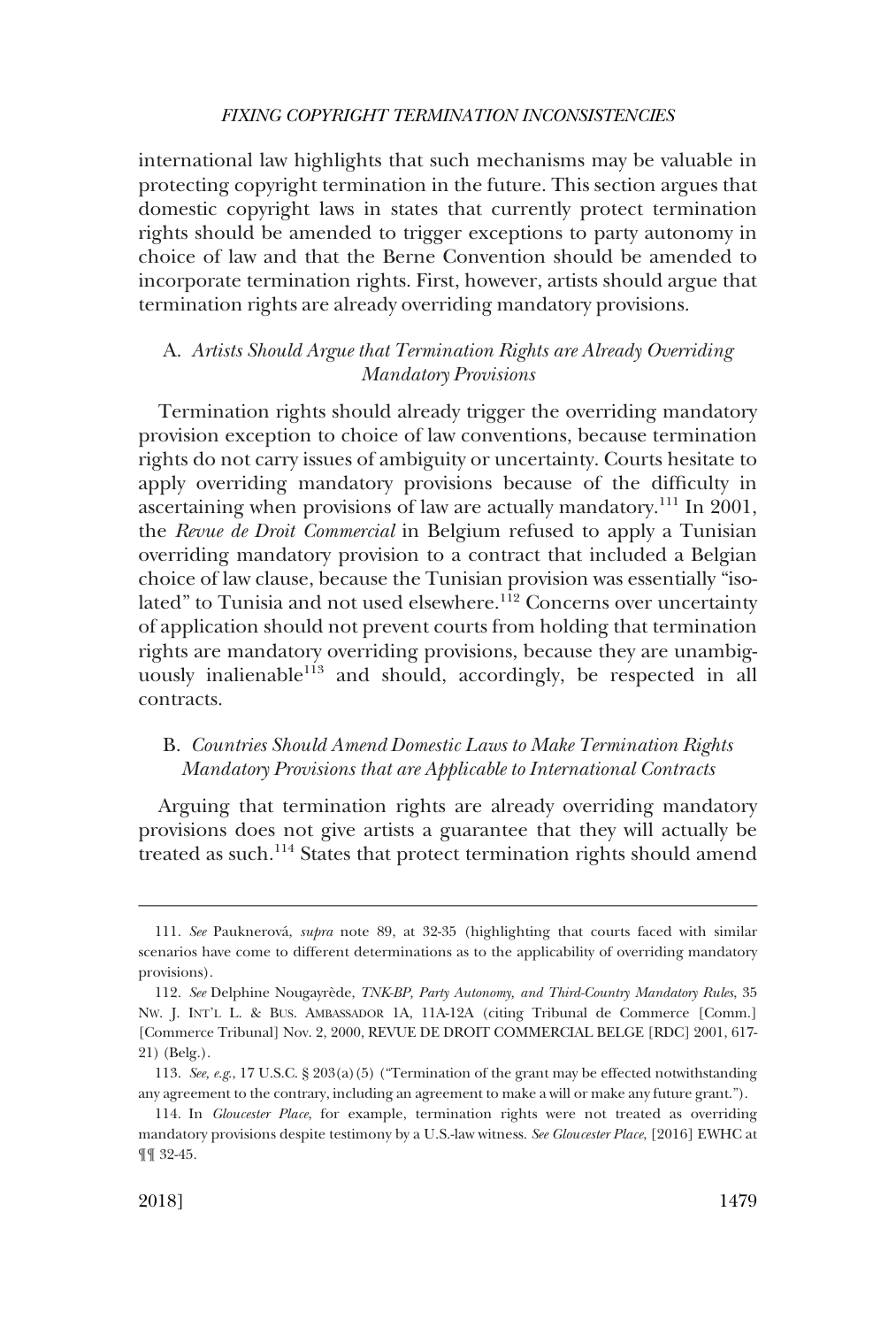<span id="page-19-0"></span>their domestic copyright laws so that the laws will necessarily trigger choice of law exceptions in international contracts. The U.S. Congress's recent passage of the Music Modernization Act<sup>115</sup> demonstrates a willingness in the United States to update copyright laws in order to address changes in the global copyright landscape. In the United States, a bill or joint resolution that contains explicit language making termination rights mandatory provisions of law should be introduced.116 Other termination states, like Italy and France, can do the same under their own domestic laws. The proposed U.S. bill should state:

The following language shall be added as 17 U.S.C. §203(a)(6) to clarify existing law: "(a)(6) Termination under (a)(5) of this section shall be deemed an overriding mandatory provision of the United States in international contracts falling under this section's scope, the denial of which in any contract shall be deemed unlawful."

# 1. The Amendment Will Trigger The Overriding Mandatory Provision Exception

Precedent shows that states can compel international recognition of their own domestic mandatory provisions through clear, unambiguous legislation. The EU made rules on the protection of posted workers in the EU overriding mandatory provisions by implying in the preamble of a directive that protection should be treated as an overriding mandatory provision.117 The proposed termination amendment should similarly make termination rights mandatory overriding provisions by clearly and unambiguously stating that they should be treated as such.

The proposed amendment also avoids any uncertainty in the international application of termination rights. In 2001, the French court *Cour de Cassation* refused to apply a domestic provision of French law to a contract governed by the laws of New York, because the French

<sup>115.</sup>  *See* Music Modernization Act, H.R. 5447, 115th Cong. (2018).

<sup>116.</sup>  *See* Richard S. Beth, *How Bills Amend Statutes*, CRS REPORT FOR CONGRESS, at 1(2003) (A bill or joint resolution can be used to supplement an existing provision, like the U.S. Copyright Act of 1976.).

<sup>117.</sup>  *See* Directive 96/71/EC of the European Parliament and of the Council of 16 December 1996 Concerning the Posting of Workers in the Framework of the Provision of Services, Dec. 16, 1996 O.J. (L 18) (EU) (entered into force Feb. 10, 1997) (explicitly citing and explaining Rome Convention and mandatory overriding provisions in preamble).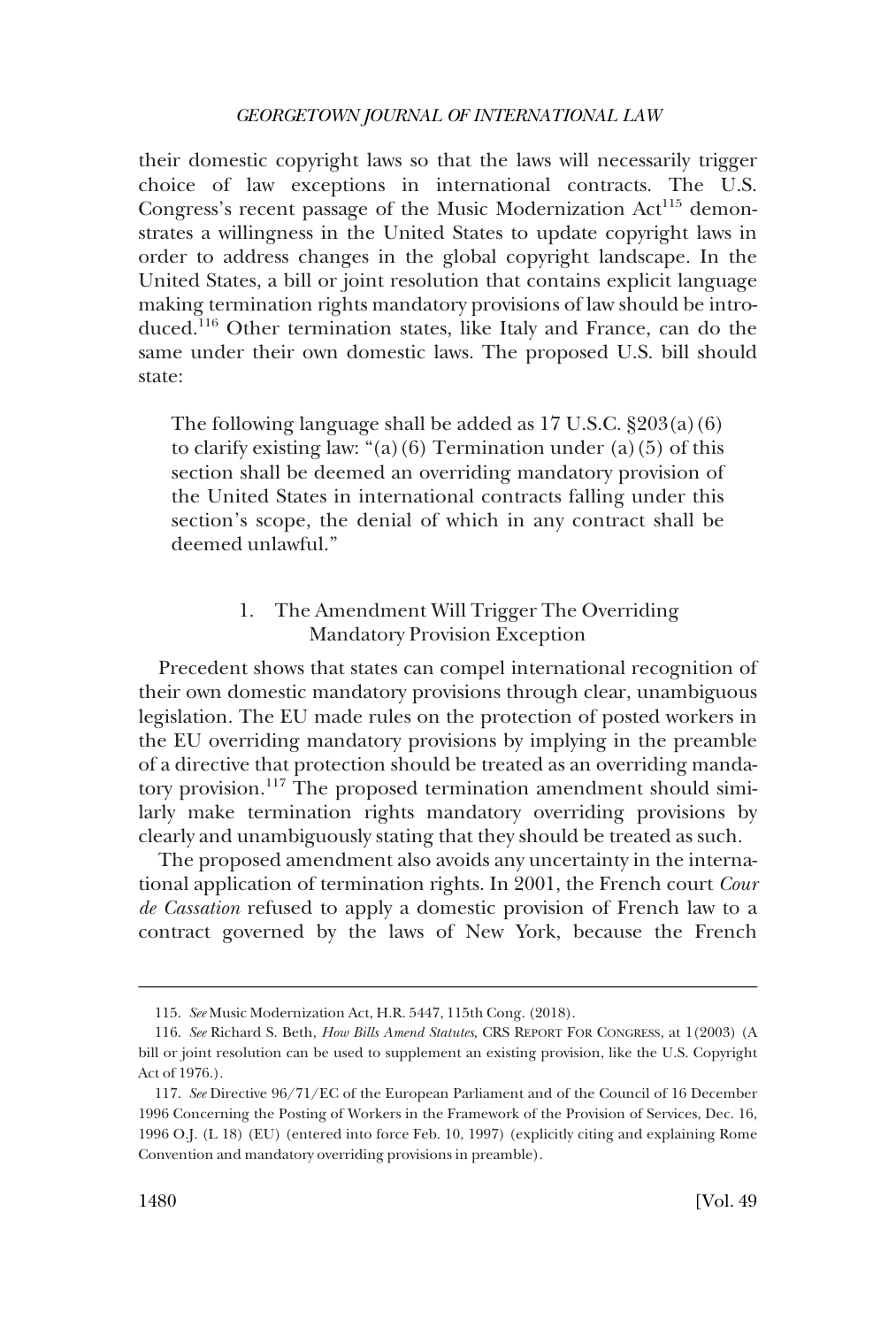<span id="page-20-0"></span>provision (related to exclusive representation agreements) was merely an *internal* mandatory rule.<sup>118</sup> The proposed amendment could not be construed as simply a domestic mandatory law that would not apply internationally, because the amendment would explicitly make termination rights binding in international contracts.

The proposed amendment would effectively turn termination provisions into overriding mandatory provisions according to the Commentary to the Hague Principles.<sup>119</sup> While noting that "[i]t is not necessary that an overriding mandatory provision . . . be expressly stated," the Commentary states, "[n]evertheless, the exceptional nature of Article 11 qualifications to party autonomy should caution against the conclusion that a particular provision is an overriding mandatory provision in the absence of words or other indications to that effect."120 Courts determine whether a domestic provision is overriding and mandatory by asking if it "is one from which the parties are not free to derogate but also that the provision must be applied notwithstanding that the parties have chosen [a law that does not recognize the provision] to govern their relationship."121 The proposed amendment would remove courts' burden in answering this question by affirmatively stating that termination rights are mandatory overriding provisions.

Moreover, deference to domestic articulations of overriding mandatory provisions makes sense from a theoretical perspective. Overriding mandatory provisions are meant to protect the fundamental interests of states that would either be the forum in the absence of a choice of law clause or have a close connection to the contractual dispute.<sup>122</sup> This intention implies that deference should be given to a state's determination that it considers termination rights to be fundamental and an overriding mandatory provision of law.

2. The Amendment Will Trigger The Public Policy Exception In Limited Situations

The proposed amendment would also protect authors' termination rights in certain situations through the public policy exception to party autonomy. Unlike *Gloucester Place*, if a contract's *lex fori*, in the absence of a choice of law clause, would have recognized termination rights,

<sup>118.</sup>  *See* Pauknerova´, *supra* note 89, at 34 (citing Arreˆt no 2037 du 28.11.2000, Cour de Cassation—Chambre Commerciale, Clunet 128, 511 (2001)).

<sup>119.</sup>  Commentary to Hague Principles*, supra* note 91, at 74.

<sup>120.</sup>  *Id*.

<sup>121.</sup>  *Id*. at 75.

<sup>122.</sup>  *See id*. at 74.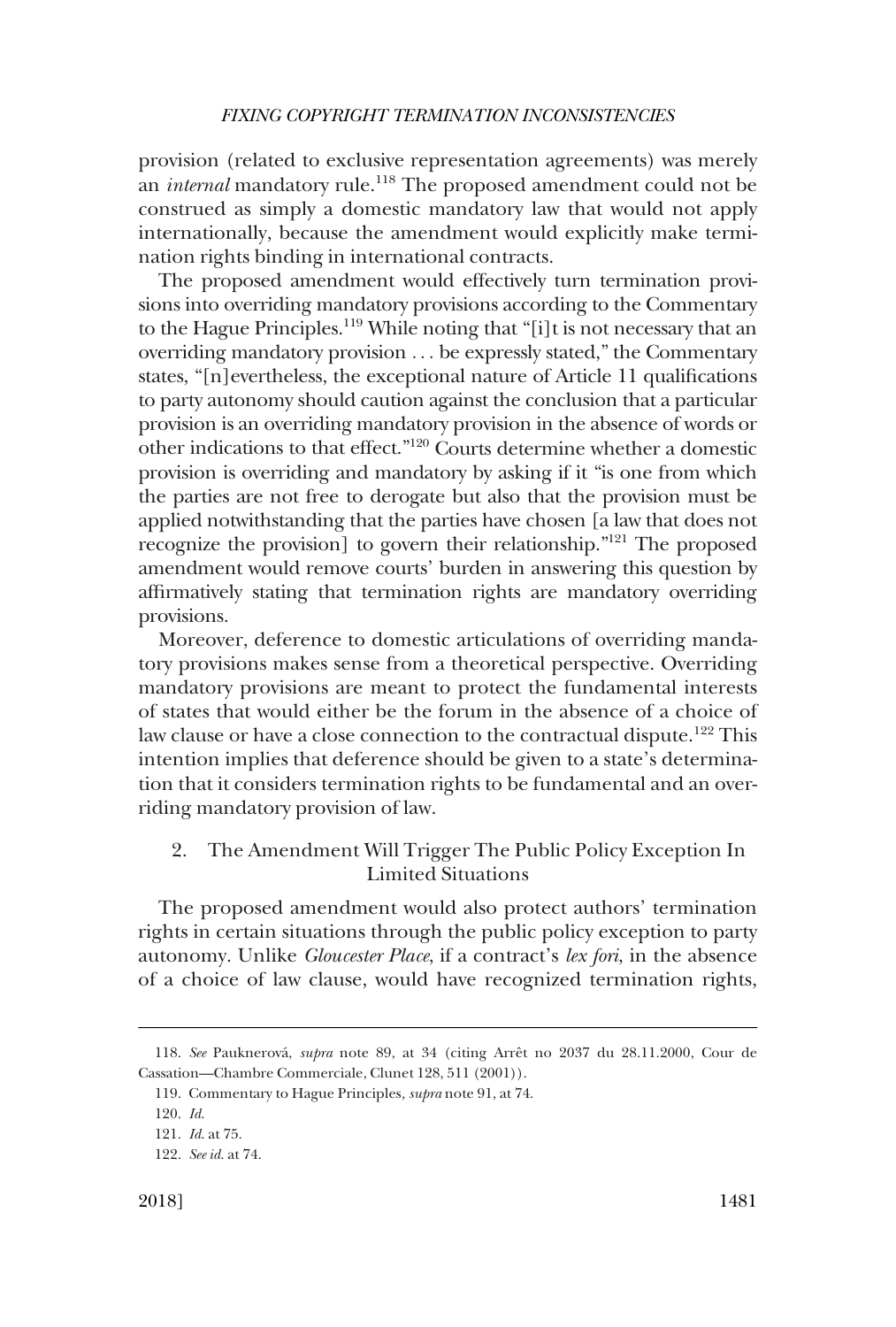public policy holds that a choice of law that does not recognize termination should be overcome. *Roberts v. Energy Development Corp*. <sup>123</sup> illustrates how the public policy exception would be used in practice. *Roberts* utilized the public policy exception to set aside a Texas choice of law provision that appeared in an employment contract between parties from Louisiana after an employee was killed at work while cleaning an oil  $tanh<sup>124</sup>$ . The employee's estate brought a suit against the corporation that turned on the interpretation of an indemnity clause in the employment contract.125 The court established that Louisiana law would have been the applicable law without the Texas choice of law clause. Accordingly, the court set aside the clause, claiming that indemnity clauses were void under Louisiana's public policy. Therefore, the Texas choice of law could not overcome Louisiana's public policy.126

The public policy exception should similarly protect termination rights when the parties' chosen law does not protect termination but the *lex fori* does. Under the proposed amendment, termination rights are fundamental and a part of U.S. public policy (and would be part of the public policy of any state that passes similar amendments). The public policy exception would be triggered if a chosen law did not protect termination but the law of the forum did. However, the public policy exception would not protect termination rights in contracts in which choice of law *and lex fori* both fail to protect termination rights.

The Commentary to the Hague Principles provides a three-part test to determine whether a provision of law should trigger the public policy exception:

[1] [T]here must be a policy of the forum state of sufficient importance to justify its application to the case in question . . . [2] the chosen law must be inconsistent with that policy . . . [3] the manifest incompatibility must arise in the application of the chosen law to the dispute before the court.<sup>127</sup>

The amendment would trigger the public policy exception under this three-part test. Termination rights are of "sufficient importance" to trigger the public policy exception, because the amendment would make ignoring termination rights, even in international contracts,

<sup>123.</sup>  Roberts v. Energy Dev. Corp., 235 F.3d 935 (5th Cir. 2000).

<sup>124.</sup>  *Id*. at 936.

<sup>125.</sup>  *See id*. at 936-39.

<sup>126.</sup>  *See id*. at 94-144.

<sup>127.</sup>  Commentary to Hague Principles*, supra* note 91, at 77.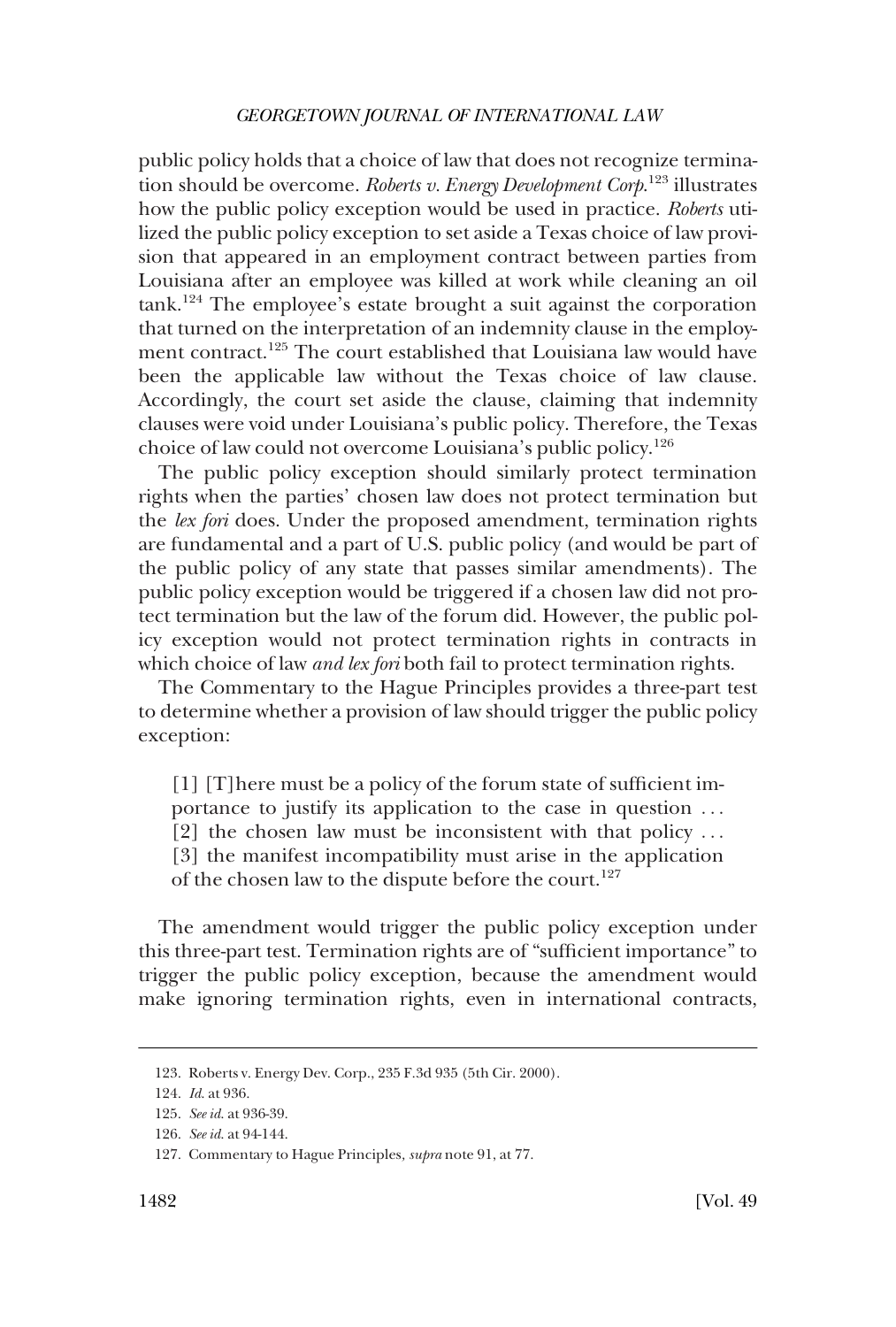<span id="page-22-0"></span>illegal. A chosen law that did not protect termination would necessarily be inconsistent with legally-binding termination rights. The chosen law would thus be voided in disputes over the application of termination rights.

# C. *The Berne Convention Should be Amended to Incorporate Termination Rights*

The Berne Convention presents an opportunity to simplify these private international law outcomes. The Convention has been amended several times since 1886 through additional protocols and texts (including the 1928 Rome Text, 1948 Brussels Text, and 1971 Paris Text).<sup>128</sup> The 1971 Paris Text, which codified authors' moral rights but not the right to termination or withdrawal, was enacted prior to the United States' entrance into the treaty.<sup>129</sup> There is likely more support for the inclusion of termination rights in 2017 than there was in 1971 because of the addition of the United States, which protects termination rights, $^{130}$  as a signatory. $^{131}$ 

In the Berne Convention's next iteration (i.e., in future texts like the Paris Text), termination provisions should be enacted to better reflect their prominence in copyright law. The following language should be added to Article 6*bis*, making it Article 6*tre* (as the third iteration):

(3) An authors' right to withdraw or terminate prior transfers, assignments, or sales of original copyrighted material shall be protected in all contracts whose obligations arise in states that protect an authors' right to withdraw or terminate, according to those states' domestic laws. This section applies notwithstanding any contractual choice of law that does not protect such rights.

The added language is fairly neutral and for the most part would lead to the same results as private international law (supplemented with the proposed domestic amendments). The proposed Berne amendment would not create any new rights for authors, but rather would announce that existing termination rights will be enforced. This amendment would simplify the use of termination rights and remove

<sup>128.</sup>  *See* GOLDSTEIN & HUGENHOLTZ, *supra* note 9, at 36-39.

<sup>129.</sup>  *See id*.

<sup>130.</sup>  *See* 17 U.S.C. § 203(a).

<sup>131.</sup> The United States became a party to the Berne Convention in 1989. GOLDSTEIN & HUGENHOLTZ, *supra* note 9, at 38.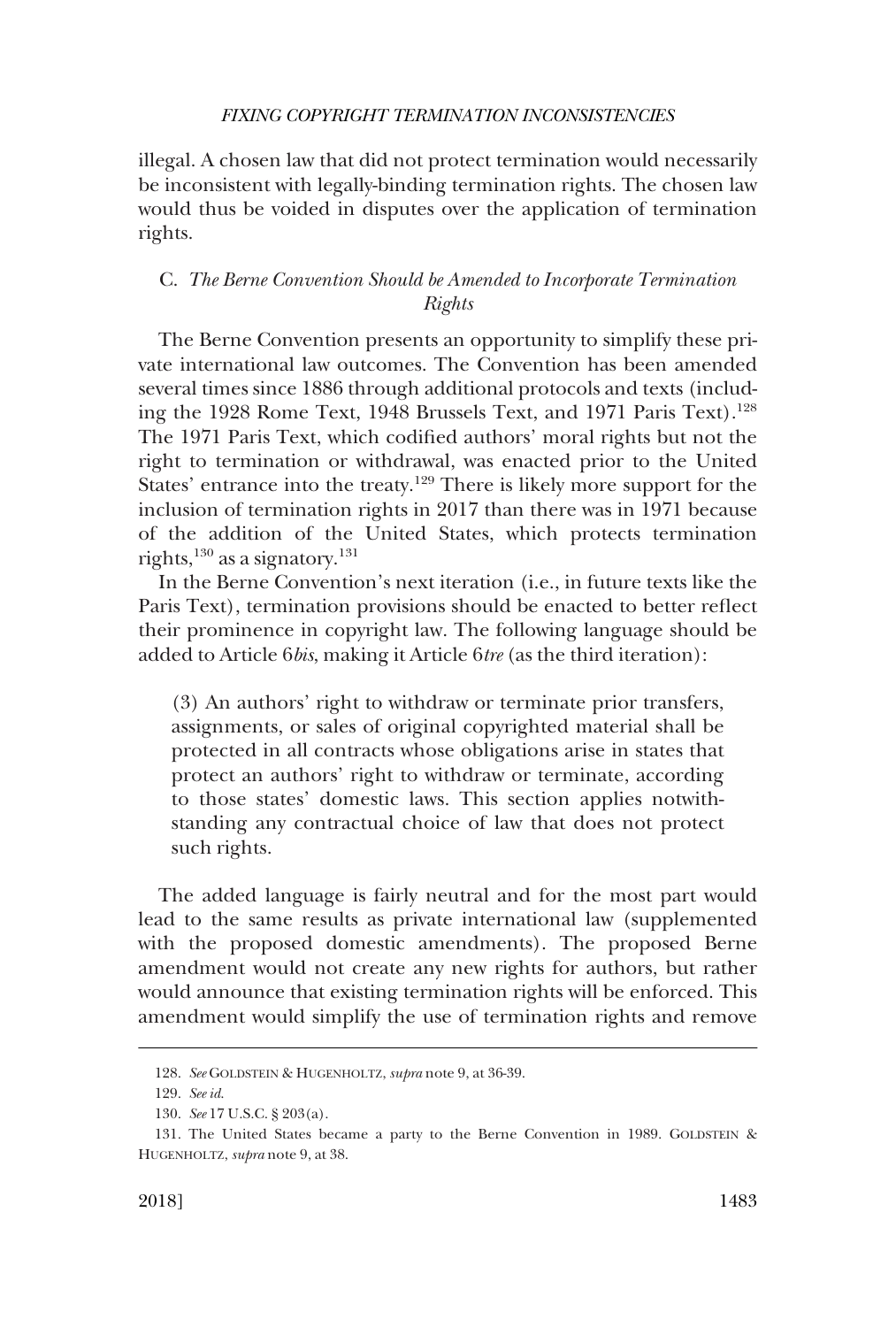<span id="page-23-0"></span>the burden of conducting a choice of law analysis in every international copyright contract.

# VII. THE FUTURE OF TERMINATION INCONSISTENCIES: A HYPOTHETICAL GLOUCESTER PLACE

The effectiveness of the proposed amendments to domestic law and the Berne Convention in protecting termination rights can be illustrated through a hypothetical situation with facts similar to those of *Gloucester Place*. Under the hypothetical, an up-and-coming band transfers its U.S. copyrights to a British publisher. The contract includes an English choice of law clause, and the United Kingdom is a party to both Rome I and the Berne Convention.

The English choice of law provision would be overcome by the United States' amendment to the U.S. Copyright Act of 1976, because termination rights would be clearly articulated as overriding mandatory provisions. Rome I's third-party mandatory overriding provision exception would, accordingly, nullify the choice of English law, which does not allow for termination. If the United States is the *lex fori* of the contract because of the close connection between the United States (a possibility because the copyrights in question are in the United States), then the public policy exception would nullify the English choice of law, because the failure to allow for termination would be unlawful in the United States. Finally, under the proposed amendment to the Berne Convention (which essentially codifies these choice of law exceptions in termination), termination would be proper, because the domestic termination rights of the United States would be protected through Article 6*tre*. The supplemented private and public international mechanisms thus solve the problem of termination inconsistencies under a new, hypothetical *Gloucester Place*.

# VIII. CONCLUSION: THE IMPORTANCE OF TERMINATION PROTECTION

Fixing the problem of termination inconsistencies is essential to ensure that copyright is treated in a uniform, consistent, and predictable way around the world. Efficiency in copyright law not only benefits musicians in protecting artists' economic and non-economic interests in their work, but it also benefits consumers who rely on a well-functioning international copyright regime to which artists feel comfortable ascribing. This Paper proposes to fix the problem of termination inconsistencies and guarantee the efficient treatment of copyrighted material by supplementing private international law with domestic amendments that trigger choice of law exceptions and amending the Berne Convention to codify termination rights.